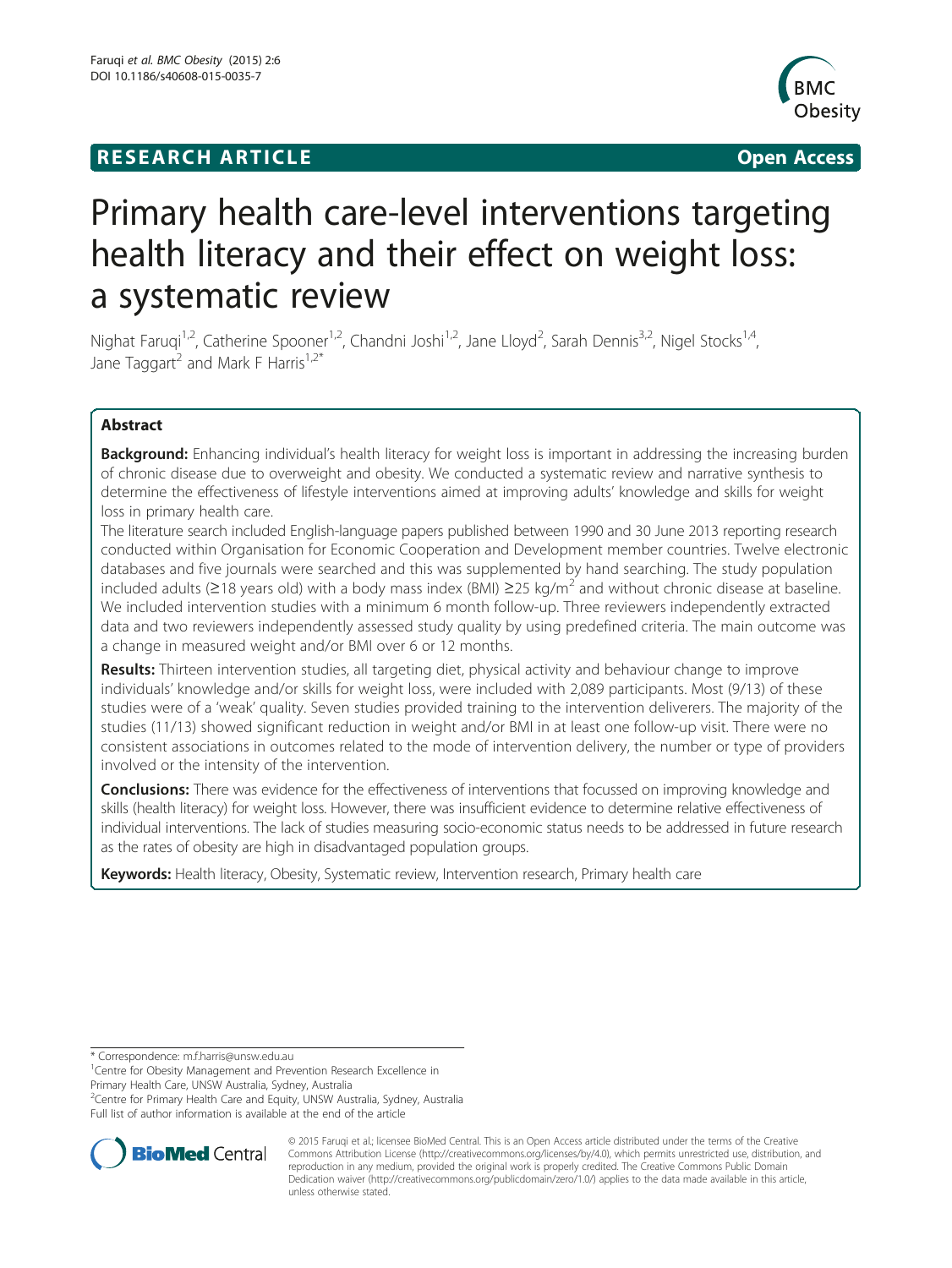## <span id="page-1-0"></span>Background

Globally, rates of overweight (defined as a body mass index [BMI]  $\geq$  25 kg/m<sup>2</sup>) and obesity (BMI  $\geq$  30 kg/m<sup>2</sup>) have been escalating in association with an increasingly sedentary lifestyle and especially with an increased energy intake [\[1,2](#page-14-0)]. Once considered a problem only in high-income countries, obesity is on the rise in low and middle income countries [[3\]](#page-14-0). The high rates have contributed to the increased prevalence of chronic diseases such as cardiovascular disease (CVD), diabetes and cancers [[2](#page-14-0)].

Health literacy is the degree to which individuals have the capacity (knowledge and skills) to obtain, process and understand basic health information and services needed to make appropriate health decisions [\[4\]](#page-14-0). Compared with people with adequate health literacy, those with inadequate health literacy have poorer understanding of their chronic diseases [[5,6](#page-14-0)], physicians' instructions [\[7](#page-14-0)] and healthrelated internet usage [[8](#page-14-0)]. Low health literacy has been associated with more hospitalisations, greater use of emergency care, poorer adherence to medications, and is also more common among elderly persons with poorer overall health status and higher mortality rates [\[9\]](#page-14-0). Low health literacy has been associated with increased risk of CVD and diabetes in the Australian population [[10](#page-14-0)]. Our own primary research has demonstrated an association between low health literacy and obesity among adults [\[11\]](#page-14-0) although this has also been previously described in children [\[12\]](#page-14-0).

Weight management comprises the primary prevention of excess weight gain, regain or loss and optimising health and reducing risk of disease (whether or not weight loss is achieved) [\[13\]](#page-14-0). People need strategies involving continuing lifestyle change, regular monitoring and support from primary health care (PHC) professionals who are considered to be the first line of intervention providers for weight management [\[14\]](#page-14-0). Multicomponent interventions targeting the three key lifestyle areas related to obesity – nutrition, physical activity (PA) and psychological approaches to behavioural change – are more likely to be effective in addressing overweight and obesity than single component interventions [[14\]](#page-14-0). Patients need both knowledge and skills to engage in the lifestyle change involved in these complex interventions.

Von Wagner and colleagues' review of health literacy [[15](#page-14-0)] introduced a framework on the associations between health literacy and health outcomes. These are mediated by three principal domains of health actions (proposed by Paasche-Orlow and Wolf [\[16\]](#page-14-0)), namely access and use of health care, patient-provider interactions, and self-care (management of health and illness). While acknowledging the importance of each of the three health action domains [[15](#page-14-0)] in weight loss, our review focused on 'management of health and illness'. Thus the main objective of this review was to evaluate the effectiveness of lifestyle interventions which aim to achieve weight loss by enhancing individual's knowledge and/or skills for weight loss.

## **Methods**

## Study design

A systematic review with narrative synthesis.

#### Inclusion criteria

Studies were eligible for inclusion if they met the criteria below (Table 1).

## Types of studies

Intervention studies (experimental or quasi-experimental trials with or without a control group) with a minimum six-month follow-up published in English between 1990 and end of June 2013 within the Organisation for Economic Cooperation and Development (OECD) member countries.

## Setting

The intervention needed to be delivered in PHC, or by PHC professionals outside PHC, or to individuals who were referred to the study by PHC professionals. The definition of PHC used was:

Socially appropriate, universally accessible, scientifically sound first level care provided by health services and systems with a suitably trained workforce comprised of multi-disciplinary teams supported by integrated referral systems in a way that: gives priority to those most in need and addresses health inequalities; maximises community and individual self-reliance, participation and control; and involves collaboration and partnership with other sectors to promote public health. [\[17](#page-14-0)]

## Types of participants

Men and women (≥18 years) with a BMI ≥ 25 kg/m<sup>2</sup> at baseline and without chronic disease who were in 'treatment' for weight reduction.

| <b>Table 1 Study selection criteria</b> |  |  |
|-----------------------------------------|--|--|
|-----------------------------------------|--|--|

| <b>Publication language</b> | English                                                                                                                                   |
|-----------------------------|-------------------------------------------------------------------------------------------------------------------------------------------|
| Publication date            | January 1990 to June 2013                                                                                                                 |
| Place of study              | OFCD countries                                                                                                                            |
| Setting                     | PHC or PHC provider outside PHC setting<br>or to individuals who were referred to<br>the study by PHC professionals                       |
| Study type                  | An intervention study with a minimum<br>6 month follow-up period                                                                          |
| Participants                | Adults, aged $\geq$ 18 years BMI $\geq$ 25 kg/m <sup>2</sup><br>No chronic disease                                                        |
| Intervention                | A trial where the intervention aimed to<br>achieve weight reduction through<br>influencing the knowledge and/or skills<br>of participants |
| Outcomes                    | Change in weight and/or BMI                                                                                                               |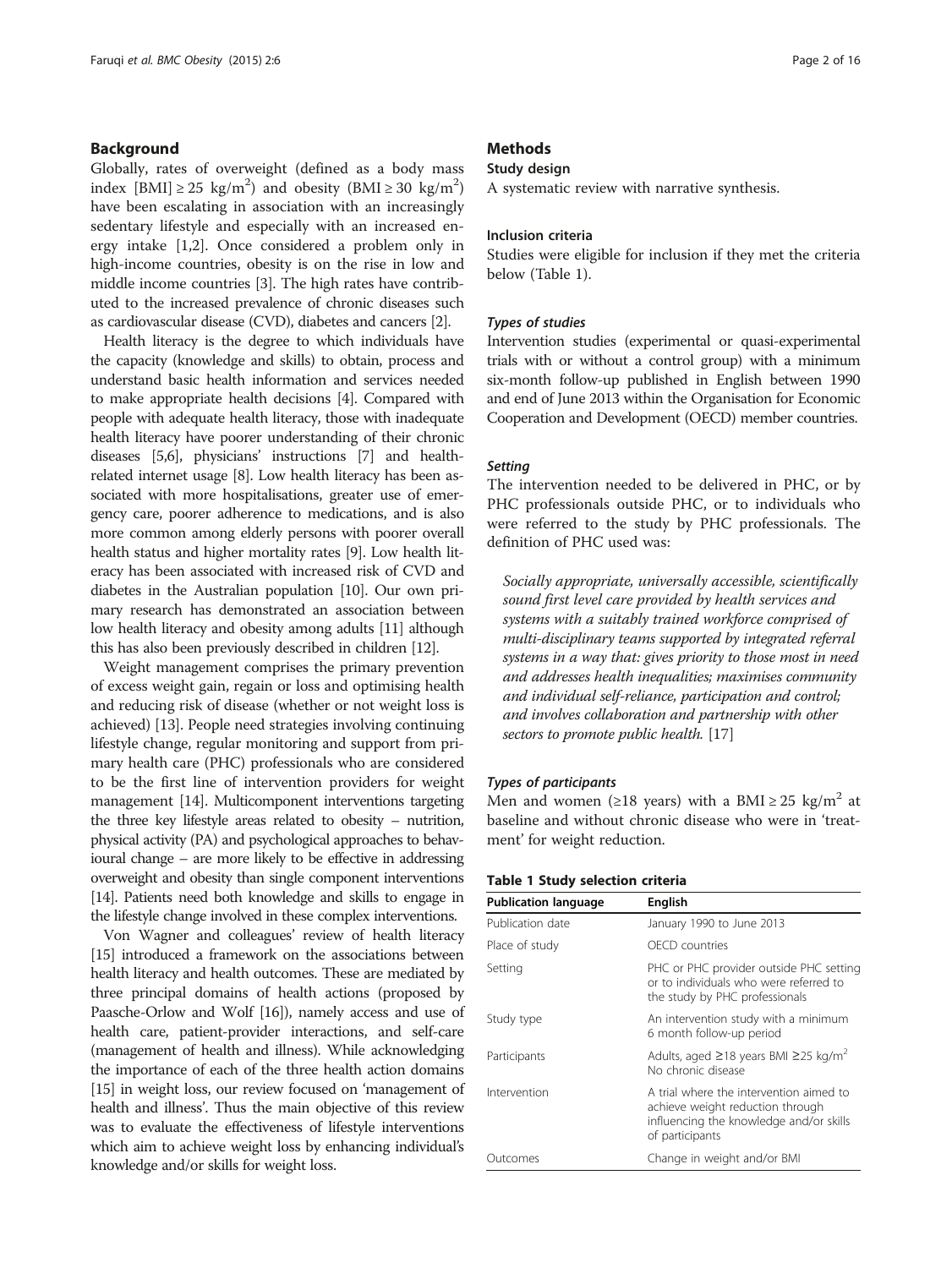## Types of interventions

Interventions aiming to achieve weight reduction through changing diet and/or PA with or without psychological approaches to behaviour change by improving the participants' knowledge and/or skills for weight loss.

## **Outcomes**

Measured change in body weight or BMI (in  $\text{kg/m}^2$ ) between baseline and follow-up, at least once, at six months or beyond post intervention. For controlled studies these outcomes are compared between intervention and comparison groups. The outcomes were classified as statistically significant if the weight or BMI reduction reported was  $p < 0.05$ .

## Excluded studies

Studies were excluded if they included pregnant women or individuals diagnosed with CVD, diabetes, cancer or other chronic conditions or where pharmaceutical or surgical interventions were employed for weight loss.

## Search strategy

The electronic search covered the period from 1990 to June 2013. Twelve electronic databases (Medline, CINAHL, PsycINFO, APAIS-Health, Scopus, Embase, Cochrane Library, Web of Science, Australasian Medical Index, PAIS International, Joanna Briggs Institute Library, and Google Scholar) were searched using a comprehensive search strategy (Appendix [1](#page-12-0)). We complimented this with searching for references in five journals (Patient Education and Counseling; American Journal of Preventive Medicine; Preventive Medicine; International Journal of Obesity; and Health Education & Behavior). The selected studies were also used for identifying earlier and more recent publications.

Several relevant websites of key government, international bodies and non-government organisations were searched for grey literature. Experts in this area of research were also contacted for any relevant literature.

## Identification of relevant studies

CJ, JL and NF independently carried out initial screening of the retrieved titles and abstracts (where available) against agreed a priori criteria summarised in Table [1](#page-1-0) (Step 1). A 10% random sample of excluded studies was reviewed by CS and JL (Step 2). Full-text copies of potentially eligible papers were obtained and independently assessed (Step 3) by seven reviewers (CJ, CS, JL, JT, NF, MH and SD). Data were independently extracted by three reviewers (CJ, MH and NF) into a summary table (Step 4). Any disagreements in specific study inclusion and/or data extraction were resolved through consensus by discussion.

## Quality assessment of studies

Quality assessment for each included study was carried out by CJ and SD using a standard checklist [[18\]](#page-15-0) and checked by NF. An overall methodological rating of strong, moderate or weak was achieved in six sections: 1) selection bias, 2) study design, 3) confounders, 4) blinding, 5) data collection methods, and 6) withdrawals and dropouts [\[18](#page-15-0)].

## Data extraction

Data were systematically extracted on the following domains:

Study characteristics: year of publication, design, recruitment method, location (country and setting), number of participants, study duration and length of follow-up (points of follow-up measurement), proportion of subjects lost to follow-up and appropriate control or 'usual care' group (where applicable).

Intervention intensity: Interventions were categorised into low, medium, high or very high intensity depending on the duration of contact between the provider and the participant or the number of points of contact between the two during the intervention period:

- low intensity:  $\leq 4$  hours of contact or 6 points of contact between the provider(s) and the participants;
- medium intensity: >4 hours and <8 hours of contact or 10 points of contact between the provider(s) and the participants;
- high intensity: ≥8 hours and <12 hours of contact or 12 points of contact between the provider(s) and the participants; and
- very high intensity:  $\geq 12$  hours of contact or 14 points of contact between the provider(s) and the participants.

Participant characteristics: baseline socio-demographic variables (gender, mean age, education, socio-economic status, employment), ethnicity, and risk factors.

Intervention characteristics: professional background of individuals delivering the intervention, mode of administration, component, dose of delivery (frequency and duration), and focus (knowledge, skills, behavioural change).

## Analysis

Change in measured weight and/or BMI was compared over 6 and/or 12 months. A meta-analysis could not be performed due to small number of studies identified and heterogeneity amongst the studies. A narrative synthesis approach was used.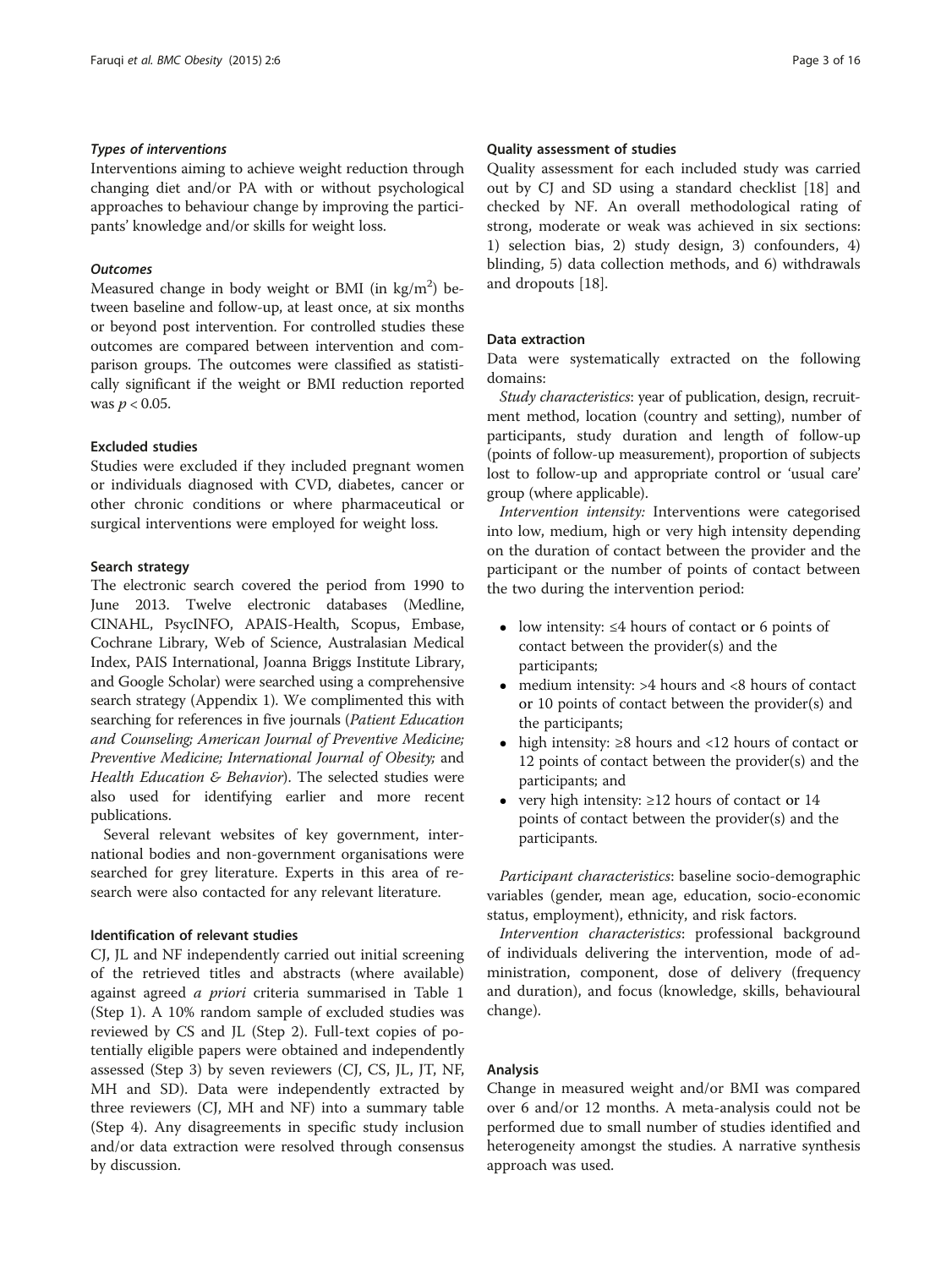## Results

## Trial identification

The process of identifying and selecting papers for inclusion in this review is illustrated in Figure 1. Titles and abstracts (where available) of 2,286 papers were screened and 255 papers identified for full-text assessment. Of these, 18 papers were eligible for data extraction. From these, a further 179 papers were identified for a full text review. After excluding studies which did not meet the inclusion criteria, 13 papers were included in this review [[19-31](#page-15-0)] (Figure 1).

## Study and participant characteristics

Seven of the included studies were randomised controlled trials (RCTs) [[21,23,25](#page-15-0),[26](#page-15-0),[28](#page-15-0),[30](#page-15-0),[31](#page-15-0)], of which two were pilot studies [[30,31\]](#page-15-0) and one was a feasibility study using a delayed intervention control group [[21](#page-15-0)]. Two studies had non-equivalent groups design [[22](#page-15-0),[29](#page-15-0)] while four studies did not include a control group (pre-post single group designs) [\[19,20,24,27\]](#page-15-0).

In almost all studies, patients were recruited from a PHC service, which was also the intervention setting. The exception was one study for which participants were recruited from community and the intervention was delivered in PHC [[22\]](#page-15-0).

The total number of participants across all studies was 2,089 (mean  $n = 161$ ). Retention rates varied from 45 to 100% with eight studies retaining >80% of participants at the final follow-up.

From the methodological quality assessment, most of the studies were scored to be 'weak' in quality with only four studies scoring as 'strong' and none as 'moderate' (Table [2\)](#page-4-0).

## Intervention characteristics

The lifestyle interventions varied in the number of contacts with participants, mode of delivery, intervention providers, behaviour-change techniques (Table [3\)](#page-5-0) and the duration of final follow-up. The modal period of intervention delivery was 6 months  $(n = 4)$ , ranging from

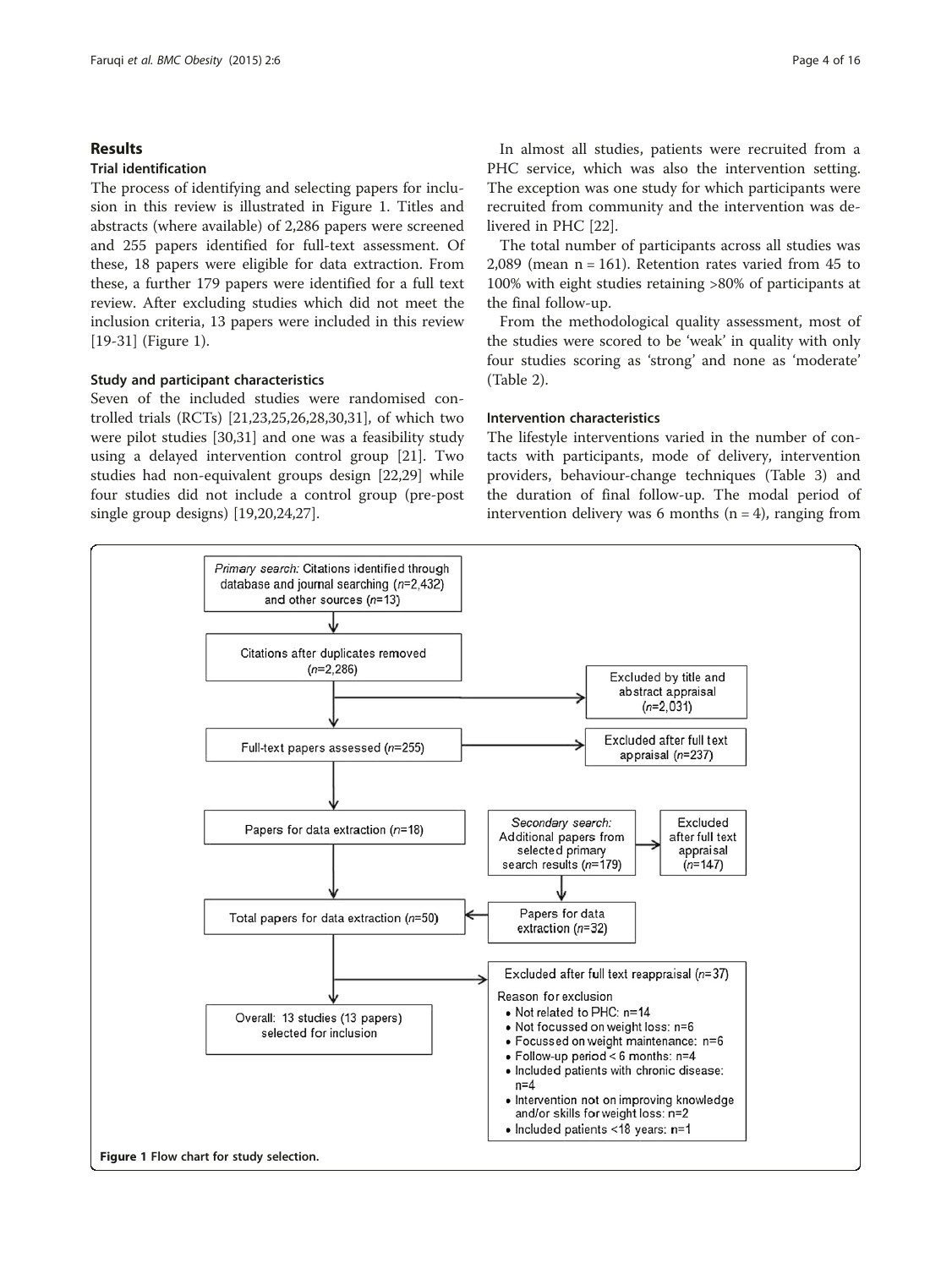<span id="page-4-0"></span>Table 2 Quality assessment of studies

| Study (Year)                                                      | <b>Selection</b><br>bias | <b>Allocation</b><br>bias | Confounders Blinding |        | Data collection<br>methods | Withdrawals and<br>dropouts | Category of<br>quality |
|-------------------------------------------------------------------|--------------------------|---------------------------|----------------------|--------|----------------------------|-----------------------------|------------------------|
| Randomised controlled trials                                      |                          |                           |                      |        |                            |                             |                        |
| Barclay (2008) [21]                                               | Strong                   | Strong                    | Strong               | Strong | Strong                     | Strong                      | Strong                 |
| Bo (2007) [23]                                                    | Strong                   | Strong                    | Strong               | Strong | Strong                     | Strong                      | Strong                 |
| Greaves (2008) [25]                                               | Strong                   | Strong                    | Strong               | Strong | Strong                     | Moderate                    | Strong                 |
| Kulzer (2009) [26]                                                | Weak                     | Strong                    | Strong               | Weak   | Strong                     | Strong                      | Weak                   |
| McConnon (2007) [28]                                              | Weak                     | Strong                    | Strong               | Weak   | Strong                     | Weak                        | Weak                   |
| Tsai (2010) [30]                                                  | Weak                     | Strong                    | Weak                 | Weak   | Strong                     | Strong                      | Weak                   |
| Whittemore (2009) [31]                                            | Moderate                 | Strong                    | Strong               | Strong | Strong                     | Strong                      | Strong                 |
| Non-Equivalent Groups Design trials/ Single group pre-post trials |                          |                           |                      |        |                            |                             |                        |
| Absetz (2007) [19]                                                | Moderate                 | Weak                      | Strong               | Weak   | Strong                     | Strong                      | Weak                   |
| Arrebola (2011) [20]                                              | Weak                     | Weak                      | Strong               | Weak   | Strong                     | Weak                        | Weak                   |
| Bjorkelund (1991) [22]                                            | Moderate                 | Weak                      | Weak                 | Weak   | Strong                     | Strong                      | Weak                   |
| Gilis-Januszewska (2011)<br>$[24]$                                | Weak                     | Weak                      | Weak                 | Weak   | Strong                     | Moderate                    | Weak                   |
| Laatikainen (2007) [27]                                           | Moderate                 | Weak                      | Strong               | Weak   | Strong                     | Moderate                    | Weak                   |
| Rohrer (2008) [29]                                                | Moderate                 | Weak                      | Strong               | Weak   | Strong                     | Strong                      | Weak                   |

Rating on study quality.

Strong: No weak and at least 4 strong ratings.

Moderate: 1 weak and <4 strong ratings.

Weak: ≥2 weak ratings.

3 to 12 months. The number of sessions ranged between five and 104 over the intervention period. The modal duration of final follow-up was 12 months  $(n = 8)$ .

A number of modes of intervention delivery were used: All the studies involved face-to-face contact, along with telephone and mail in some cases, except one that utilised the Internet and delivered the intervention through a website [\[28](#page-15-0)]. Of the 12 studies using face-to-face education, six used group sessions only [\[19,21,22,24,26,27](#page-15-0)], three used a combination of one-to-one and group sessions [[20,23,29\]](#page-15-0) and three individual contacts only [\[25,30,31](#page-15-0)].

The studies utilised a range of providers. There were six studies with one or one main deliverer of the intervention [\[19,24,25,28,30,31](#page-15-0)]. Of these, three studies used providers other than PHC professionals to promote weight reduction. One study evaluated an intervention delivered in the PHC setting by non-National Health Service staff (health promotion counsellors) [\[25](#page-15-0)], another used an Internet-based weight-control package in a community setting [[28\]](#page-15-0) and the third study, [[30\]](#page-15-0) evaluated the effectiveness of medical assistants as weight loss counsellors. Five studies had 2–3 intervention providers delivering the intervention [\[21](#page-15-0)-[23,27,29\]](#page-15-0) and in two studies, even though there were multiple intervention providers, only one led the group sessions [\[20,26\]](#page-15-0).

Seven of the 13 studies provided training to health professionals and educators to deliver the intervention, however, only five provided details of the training [[19,24,25,30,31\]](#page-15-0), the duration of which ranged from

three hours to nine sessions of six hours each. Two papers provided no details of the training [[23,27\]](#page-15-0).

Of the seven studies that included patients at risk of developing type 2 diabetes, three provided patients with information on diabetes prevention [[21,26,31\]](#page-15-0). The one study where the participants had metabolic syndrome used a general recommendation-based program of lifestyle intervention carried out by trained professionals [\[23\]](#page-15-0).

#### Types of interventions

All the reviewed studies included interventions that, in combination, focussed on diet, PA and psychological approaches to health behaviour change. All studies explicitly stated that they targeted participants' dietary knowledge except one where the emphasis was on meal replacement [[29\]](#page-15-0). In six studies participants were provided educational resources/tools [[19,23](#page-15-0),[24](#page-15-0),[26](#page-15-0),[28](#page-15-0),[30](#page-15-0)] and in one study participants attended dietitian-supervised cooking classes [\[22](#page-15-0)]. Participants were encouraged to keep food records [\[29\]](#page-15-0), given diaries [\[19,26\]](#page-15-0) and PA logbooks [[26\]](#page-15-0), provided with analysed nutritional data and brief comments on food diaries [\[21](#page-15-0)] or given the opportunity to review their completed food diaries and PA records with education deliverers [[30\]](#page-15-0).

In eight studies PA education [\[20,23](#page-15-0)-[25,27,28](#page-15-0),[30](#page-15-0),[31](#page-15-0)] was given. One study also provided individualised advice on exercise [\[23\]](#page-15-0). In five studies participants could attend PA session(s) [[19,21,22,24,29](#page-15-0)].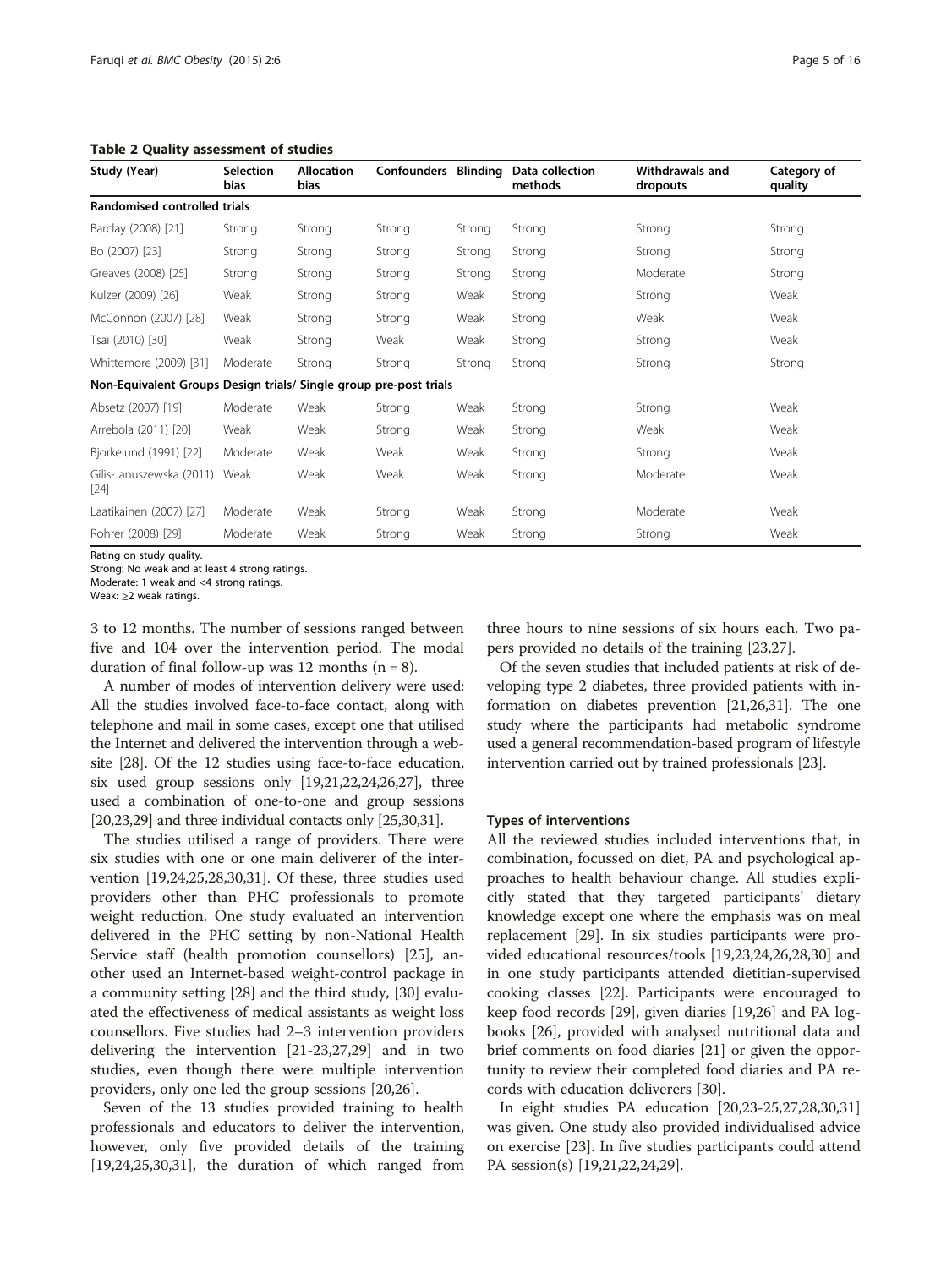(2015) 2:6

|                          | Study (Year) Intervention Sessions<br>period<br>(months) | (number)   | <b>Duration</b><br>of each<br>session<br>(hours) | Mode of administration and<br>frequency                                                  | Intervention component                                                                                                                                                                                                                                                                                                                                                                                                                                                 | Intervention<br>providers <sup>X</sup>                                                                  | Interventio<br>intensity<br>score*         |
|--------------------------|----------------------------------------------------------|------------|--------------------------------------------------|------------------------------------------------------------------------------------------|------------------------------------------------------------------------------------------------------------------------------------------------------------------------------------------------------------------------------------------------------------------------------------------------------------------------------------------------------------------------------------------------------------------------------------------------------------------------|---------------------------------------------------------------------------------------------------------|--------------------------------------------|
|                          | <b>Randomised controlled trials</b>                      |            |                                                  |                                                                                          |                                                                                                                                                                                                                                                                                                                                                                                                                                                                        |                                                                                                         |                                            |
| Barclay 2008 6<br>$[21]$ |                                                          | 6          | 1.5                                              | Group sessions. First four held<br>weekly, the fifth in week 12 and<br>sixth in week 26  | Nutrition education, PA sessions, group motivational<br>discussions, completion of food diary and its analysis<br>accompanied with brief written comments.                                                                                                                                                                                                                                                                                                             | Nutritional scientist <sup>®</sup> ,<br>psychologist <sup>®</sup> , aerobics<br>instructor <sup>@</sup> | 3                                          |
| Bo 2007 [23] 12          |                                                          | 5          | $\overline{1}$                                   | 1-1 and group sessions                                                                   | Group sessions sensitive to cultural differences<br>and patient expectations. Individualised verbal<br>and written recommendations and group sessions<br>covering diet, PA and behaviour modification.                                                                                                                                                                                                                                                                 |                                                                                                         | Nutritionists <sup>@</sup> , specialists 2 |
| Greaves<br>2008 [25]     | 6                                                        | Up to $11$ | ~10.5                                            | 1-1 (median 8) and telephone<br>contacts (median 1.5)                                    | Action plans made and assessed at subsequent<br>contacts using relapse-management/relapse-prevention<br>techniques and targets increased gradually to<br>build/reinforce confidence over time, 1-1<br>motivational interviewing and diet and PA assessment,<br>recommendations and target setting. Participants<br>encouraged to self-monitor weight, PA and energy<br>levels and to develop sustainable cognitive and<br>behavioural skills for managing diet and PA. | Health promotion<br>counsellors <sup>&amp;</sup>                                                        | 7/3                                        |
| Kulzer 2009<br>[26]      | $\overline{4}$                                           | 12         | ~1.5                                             | Group sessions. First eight, 1/w;<br>last four, bimonthly                                | Intervention based on self-management theory.<br>Verbal and written information on diabetes<br>prevention and resources and worksheets on<br>diet and PA.                                                                                                                                                                                                                                                                                                              | Diabetes educators <sup>#</sup> ,<br>psychologists <sup>#</sup>                                         | $\overline{4}$                             |
| McConnon<br>2007 [28]    | 12                                                       | 52         | <b>NR</b>                                        | Internet. Participants asked to<br>log on to the intervention<br>website at least once/w | Personalised and generic advice on diet and PA<br>and behaviour therapy and tools and information to<br>support dietary and PA behaviour change. Website<br>designed to enable patients in self-management and<br>to vary frequency of use according to own needs.<br>Motivational statements generated.                                                                                                                                                               | Website <sup>&amp;</sup>                                                                                | $\overline{4}$                             |
| Tsai 2010<br>$[30]$      | 6                                                        | 8          | $1/4 - 1/3$                                      | 1-1. At weeks 0, 2, 4, 8, 12, 16,<br>20, and 24                                          | Visits using handouts. Recommendations on<br>dietary and PA behaviour, completion of food diary<br>and review of food and PA records at each visit.                                                                                                                                                                                                                                                                                                                    | Medical assistants <sup>&amp;</sup>                                                                     | 1/2                                        |
| Whittemore<br>2009 [31]  | -6                                                       | 11         | <b>NR</b>                                        | 1-1 and telephone sessions                                                               | Culturally relevant education on nutrition, PA, and<br>diabetes prevention, behavioural support in<br>collaboratively identifying lifestyle change goals<br>and problem-solving barriers to change, and<br>motivational interviewing when participants were<br>unable to achieve lifestyle goals.                                                                                                                                                                      | Nurse practitioners <sup>&amp;</sup>                                                                    | 2/3                                        |
|                          | Non-Equivalent Groups Design trials                      |            |                                                  |                                                                                          |                                                                                                                                                                                                                                                                                                                                                                                                                                                                        |                                                                                                         |                                            |
| Bjorkelund<br>1991 [22]  | 3                                                        | 12         | Diet: 3 PA:<br>$\mathbf{1}$                      | Group sessions. Separate diet<br>and PA sessions once every<br>$2^{nd}$ w                | Food education, cooking activities and PA sessions.                                                                                                                                                                                                                                                                                                                                                                                                                    | Dietician <sup>@</sup> , physical<br>training instructors <sup>@</sup>                                  | $\overline{4}$                             |

## <span id="page-5-0"></span>Table 3 Details of the interventions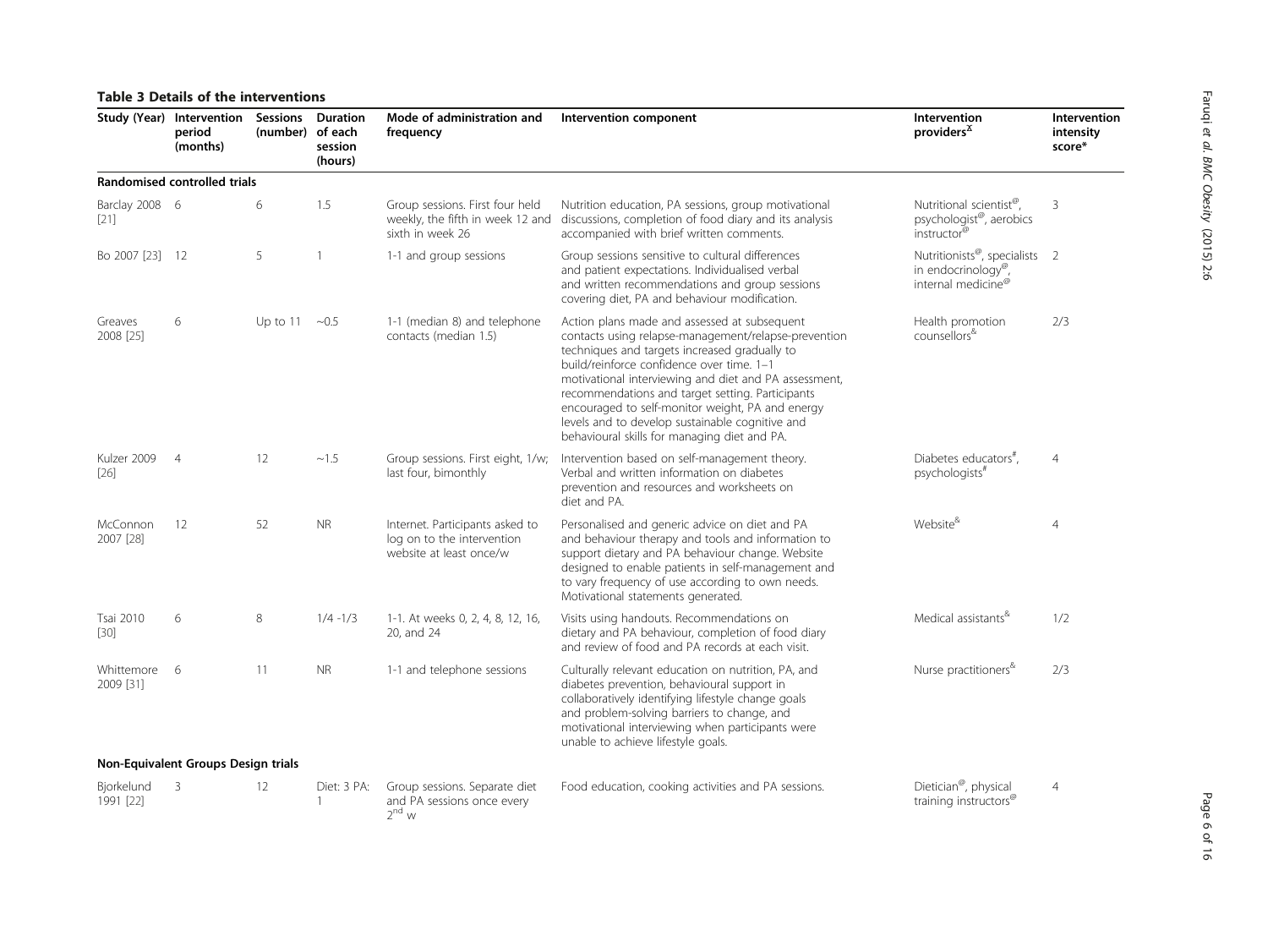## Table 3 Details of the interventions (Continued)

| Rohrer 2008<br>$[29]$              | 12                           | 104 | Group: 1.5<br>Phone and<br>$1 - 1: NR$ | Weekly 1-1 and group sessions.<br>Midweek telephone follow-ups                                                                                     | Behavioural classes focussing on lifestyle change and<br>meal replacements including record keeping, goal<br>setting, planning, problem solving, environmental<br>control, and PA.                                                                                                                                                                                                                                                                                                          | Nurses <sup>®</sup> , health<br>educators <sup>@</sup>                                                                                              | $\overline{4}$ |
|------------------------------------|------------------------------|-----|----------------------------------------|----------------------------------------------------------------------------------------------------------------------------------------------------|---------------------------------------------------------------------------------------------------------------------------------------------------------------------------------------------------------------------------------------------------------------------------------------------------------------------------------------------------------------------------------------------------------------------------------------------------------------------------------------------|-----------------------------------------------------------------------------------------------------------------------------------------------------|----------------|
|                                    | Single group pre-post trials |     |                                        |                                                                                                                                                    |                                                                                                                                                                                                                                                                                                                                                                                                                                                                                             |                                                                                                                                                     |                |
| Absetz 2007 8<br>[19]              |                              | 6   | 2                                      | Group sessions. First five at 2w<br>intervals, last at 8 m                                                                                         | A group-based, task-oriented counselling model base<br>on the Health Action Process Approach (HAPA). The<br>program emphasised the participants' possibilities to<br>make informed choices and his/her role as an<br>independent decision-maker. Information provision,<br>group discussions, behaviour self-monitoring, dietary<br>counselling, diet and PA goal setting, planning, and<br>motivation for life-style changes that would result in<br>the diet and PA goals accomplishment. | Dietitian <sup><math>\gamma</math>%</sup> , public health 4<br>nurses*, physiotherapist <sup>&gt;</sup> ,<br>municipal sports officers <sup>%</sup> |                |
| Arrebola<br>2011 [20]              | 5.5                          | 11  | <b>NR</b>                              | One 1-1 and group sessions.<br>Group sessions every 2w                                                                                             | Nutrition education, PA recommendations and<br>psychological support.                                                                                                                                                                                                                                                                                                                                                                                                                       | Dietician $\tilde{}$ , nurse <sup>#</sup> ,<br>doctor <sup>#</sup>                                                                                  | 7/3            |
| Gilis-<br>Januszewska<br>2011 [24] | 10                           | 18  | <b>NR</b>                              | Group sessions, telephone, and<br>letters. Intensive phase (4 m): 10<br>sessions. Continuous phase<br>(6 m): 6 telephone sessions and<br>2 letters | Intervention based on reinforced behaviour<br>modification. Social support emphasised by the group<br>setting and participants encouraged to involve their<br>own social environment in the lifestyle changes. Group<br>sessions on lifestyle changes and diet and PA education<br>using printed resources. PA sessions.                                                                                                                                                                    | Nurses <sup>&amp;</sup>                                                                                                                             | 4              |
| Laatikainen<br>2007 [27]           | 8                            | 6   | 1.5                                    | Group sessions. First five at 2w<br>intervals, last session at 8 m                                                                                 | Intervention model used the HAPA. Regular<br>self-assessment used to empower participants to take<br>responsibility for own decisions and make informed choices. Social<br>support enhanced by the group setting and<br>encouraging participants to seek support from their<br>own social networks. Goal setting used to motivate<br>individuals to progress from intention to actual behaviour<br>change. Education on diet and PA.                                                        | Dietitians <sup>@</sup> , nurses <sup>@</sup> ,<br>physiotherapists <sup>@</sup>                                                                    | 3              |

\*Intervention intensity score.

1: Low - ≤4 hours of contact or 6 points of contact.

2: Medium - >4 hours and <8 hours of contact or 10 points of contact.

3: High - ≥8 hours and <12 hours or 12 points of contact.

4: Very high -  $\geq$ 12 hours of contact or 14 points of contact.

<sup>X</sup>Provider.

- $\hat{\ }$ : Supervised/supported the main intervention provider.
- # : One or the other.

\*: Main intervention provider.

@: All delivered.

<sup>5</sup>: Helped the main intervention provider.

%: delivered 1 session only.

&: Sole deliverer.

~: Solely delivered instructions on diet and PA during a 1–1 session.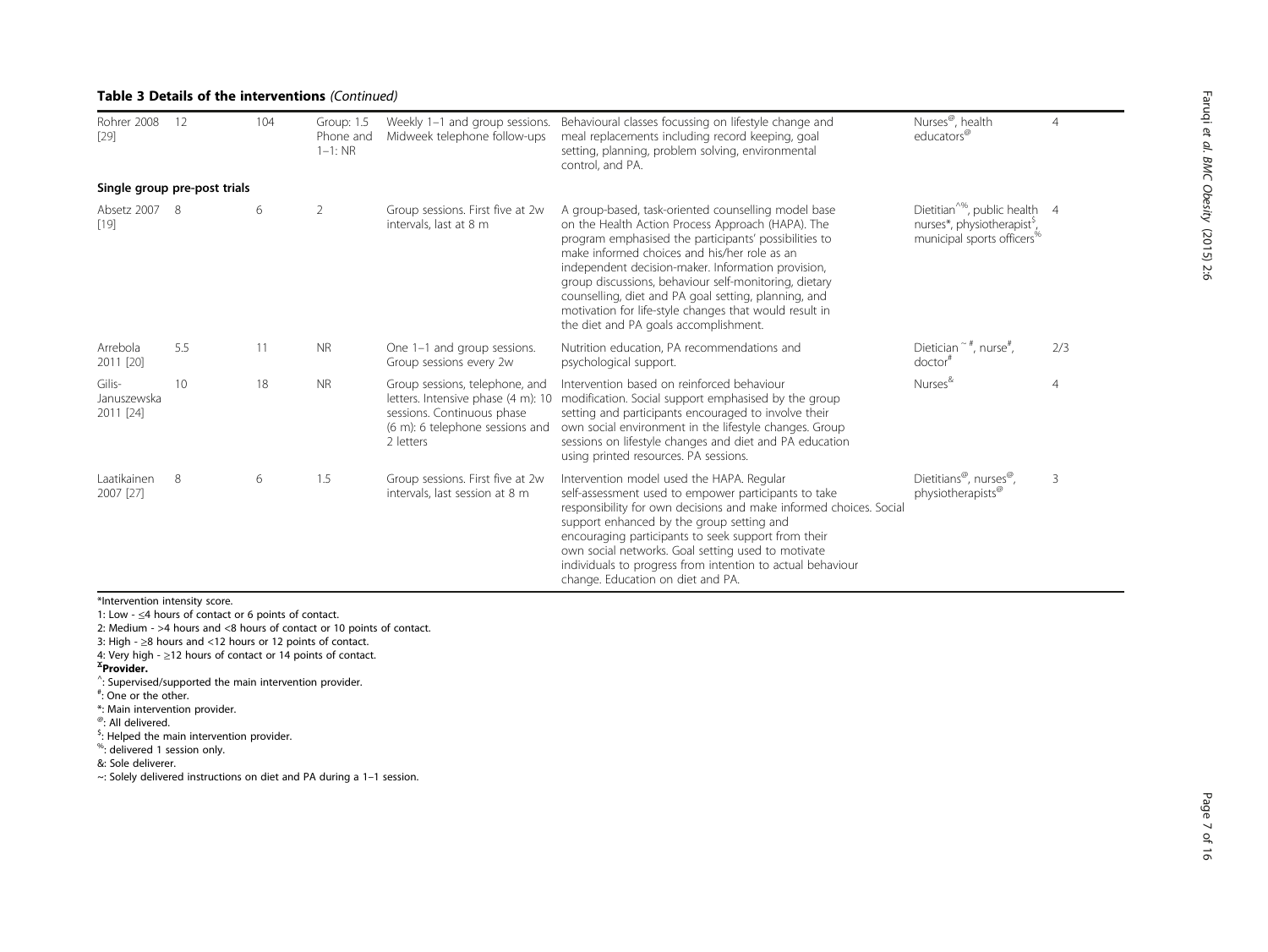A lifestyle change personal goal setting approach was used by a number of studies to motivate participants to progress from intention to actual behaviour change [[19,27-29,31\]](#page-15-0). Motivational interviewing [\[25,31\]](#page-15-0), group motivational discussions [\[21](#page-15-0)], telephone motivation sessions along with motivation letters [\[24\]](#page-15-0), and websitegenerated motivational statements [[28\]](#page-15-0) were used to modify participants' behaviour and achieve weight loss. Participants were encouraged to self-monitor behaviour [[19\]](#page-15-0) and also develop cognitive and behavioural skills for managing diet and PA [\[25](#page-15-0)] or to self-manage weight [[28\]](#page-15-0). In one study, [\[27](#page-15-0)] regular self-assessment was used to empower participants to take responsibility for own decisions and make informed choices. Other behaviour techniques included planning [[25,29](#page-15-0)] and problem solving and environmental control [[29\]](#page-15-0).

The social support enhanced by the group setting in 9/13 studies mentioned earlier was further emphasised in two studies by encouraging participants to seek support from their own social networks [\[24,27](#page-15-0)].

#### Weight loss

All 13 included studies measured change in body weight and 10 studies also measured change in BMI [[19](#page-15-0)-[24,26](#page-15-0)-[28,31\]](#page-15-0). The study characteristics and outcomes are presented separately for RCTs (Table [4\)](#page-8-0), non-equivalent group designs (Table [5](#page-10-0)) and pre-post designs without a control group (Table [6](#page-11-0)). Overall, in 11 of the 13 studies (85%) there were significant weight reductions as measured by weight or BMI [[19-27,29,30\]](#page-15-0). Among these 11 studies, two did not show significant changes at all the follow-up periods [\[22,30\]](#page-15-0) and a third study reported significant weight loss in the male but not female participants [[19](#page-15-0)].

Of the 11 studies with positive results, three were rated as 'strong' (all RCTs) [[21,23,25\]](#page-15-0) and the other eight were rated as 'weak' quality. In one of these studies (Greaves et al.) there was an increased proportion of patients achieving weight targets in the intervention but not control group [\[25](#page-15-0)]. However there was no significant change in mean weight in the intervention group and this group had lower initial weight compared to the control group (Table [4](#page-8-0)). Of the two studies that did not show significant reduction in either weight or BMI, one was rated as 'weak' [[28](#page-15-0)] and the other as 'strong' quality [\[31\]](#page-15-0).

There were no consistent differences in the effectiveness of interventions by their mode of delivery (except for the one Internet only intervention which was not effective), provider, behavioural intervention or intensity (Tables [4-](#page-8-0)[6](#page-11-0)).

## **Discussion**

Our paper has reviewed publications reporting lifestyle interventions at the primary health care-level that aimed to increase adults' knowledge and skills for weight loss.

We identified only 13 studies fulfilling the inclusion criteria, the majority of which demonstrated a positive impact on weight loss. Only one included study reported outcome data for both 6 and 12 month periods [\[30](#page-15-0)]. Consistent with earlier systematic review evidence [\[32,33](#page-15-0)], this study showed weight regain after an initial weight loss which was, though, in keeping with the study hypothesis.

The studies included in our review were heterogeneous, the only commonality being the intervention focus, which in every case was to change diet and PA behaviours in conjunction with behaviour change. Included amongst the modes of delivery were individual and/or group sessions or the Internet with the number of sessions ranging from five to 104 conducted over 3 to 12 months. Educators were drawn from different professional backgrounds and included both health and nonhealth professionals. Only seven studies mentioned training the educators in the intervention delivery, suggesting a need for evaluated programs to more explicitly describe the training provided to the intervention deliverers.

This review reinforces earlier systematic reviews' findings which support the efficacy of combining both dietary and PA interventions together with behaviour modification [[34,35\]](#page-15-0). However, these earlier reviews did not necessarily include only those lifestyle interventions which specifically aimed to impact individual's knowledge and skills required for weight loss. Despite the diversity in the types of interventions included in this review, the results provide evidence to support the role of lifestyle interventions aiming to change individual's knowledge and/or skills in weight loss. Eleven out of 13 studies reported positive intervention effects. In the small number of studies identified, no one type or component of lifestyle intervention emerged as the most effective model and we were thus unable to determine what constituted the successful aspect of the intervention. By the same token, our review could not ascertain why interventions in two studies [[28,31\]](#page-15-0) failed to accomplish their objectives.

Reviews on the relationship between health literacy level and health outcomes have shown a consistent association between low health literacy and poorer health-related knowledge and comprehension [[9](#page-14-0)[,36\]](#page-15-0). None of the studies included in this review reported on participants' health literacy. There is thus a need to address this gap in research and to develop weight loss interventions which specifically target people's health literacy. Similarly, none of the included studies had specifically targeted or measured outcomes in disadvantaged socio-economic population. This is despite obesity being particularly prevalent among those in the most disadvantaged socio-economic groups [[14](#page-14-0)] and disadvantaged populations struggling most with limited health literacy [\[37\]](#page-15-0). Future research is needed to evaluate interventions with this oft-neglected population group. Other approaches which develop and draw upon the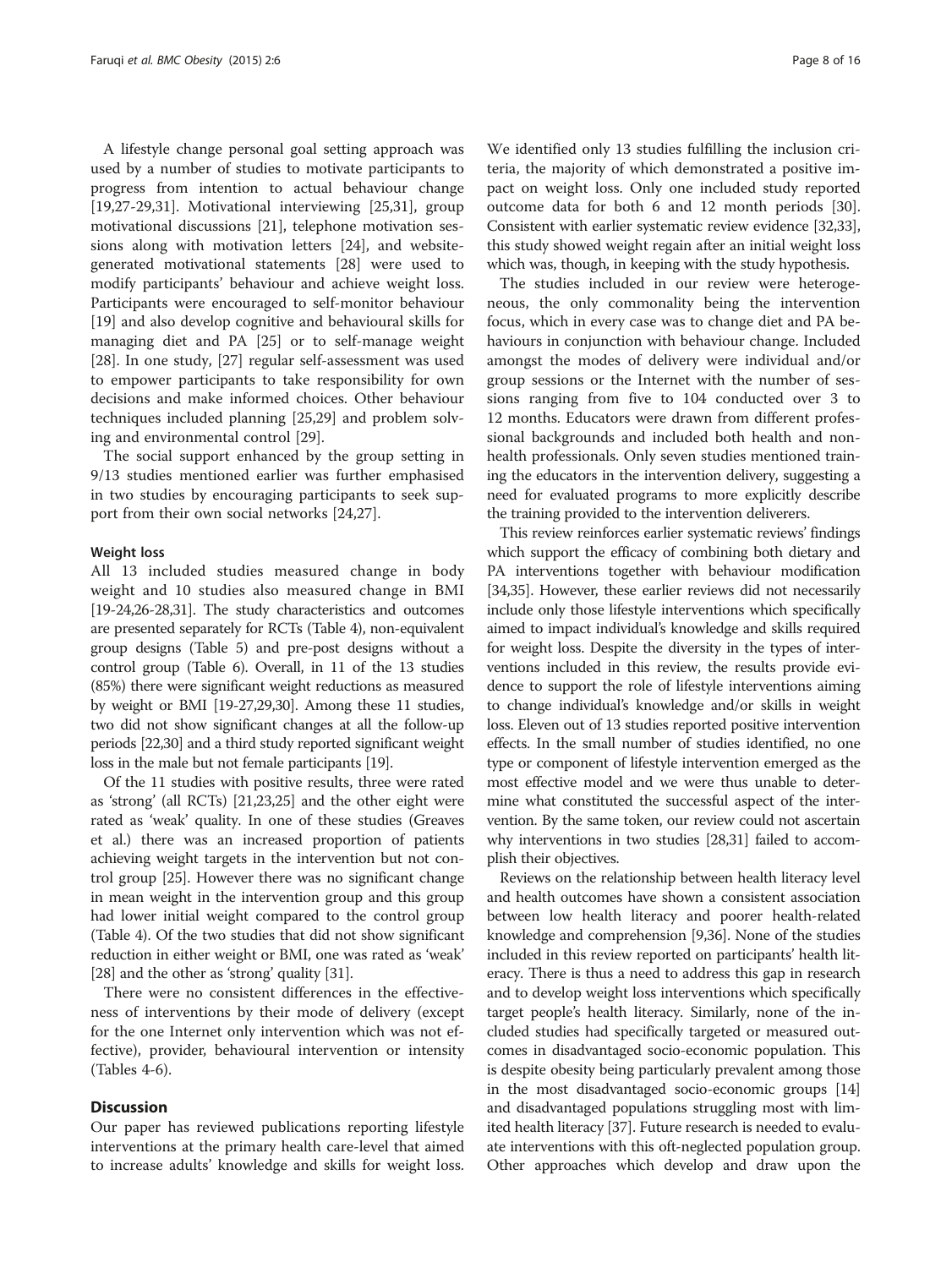| Study (Year)       | <b>Participants</b>                                                                                                          | <b>Interventions</b>                                                                                                   | (months) | Follow-up Weight*/<br>BMI <sup>**</sup> | Intervention group            |              |                                                | Control group                |              |                                        | Between-              |
|--------------------|------------------------------------------------------------------------------------------------------------------------------|------------------------------------------------------------------------------------------------------------------------|----------|-----------------------------------------|-------------------------------|--------------|------------------------------------------------|------------------------------|--------------|----------------------------------------|-----------------------|
|                    |                                                                                                                              |                                                                                                                        |          |                                         | Pre mean                      | Post<br>mean | Mean<br>difference                             | Pre mean                     | Post<br>mean | Mean<br>difference                     | group<br>significance |
| Barclay 2008 [21]  | Location: UK<br>Setting: PHC                                                                                                 | Allocated: Immediate entry<br>(Intervention group): 19<br>Delayed entry: 18 (of these,<br>11 formed the Control group) | 6        | Wt                                      | 85.5 (range<br>$58.4 - 128.8$ | <b>NR</b>    | $-2.73(3.15)$                                  | 85.8 (range<br>$73.1 - 96.8$ | <b>NR</b>    | $-0.30(1.36)$                          | p < 0.05              |
|                    | Risk factor: T2DM                                                                                                            | % dropout: 6.7                                                                                                         |          | BMI                                     | 29.8 (range<br>$23.1 - 43.0$  | <b>NR</b>    | $-0.91(1.01)$                                  | 29.5 (range                  | <b>NR</b>    | 0.10(0.47)                             | p < 0.05              |
|                    | Sex: (a) Immediate entry<br>(Intervention group):<br>women 13, men 6 (b)<br>Delayed entry (Control<br>group): women 4, men 7 | Comparison: Diet-PA<br>vs. Usual Care (D-PA vs. UC)                                                                    |          |                                         |                               |              |                                                | $22.8 - 35.5$                |              |                                        |                       |
|                    | Age, mean (range):<br>(a) 62.3 (50-83) (b) 67.5<br>$(56 - 85)$                                                               |                                                                                                                        |          |                                         |                               |              |                                                |                              |              |                                        |                       |
| Bo 2007 [23]       | Location: Italy Setting:<br>PHC                                                                                              | Allocated: (a) 169 (b) 166                                                                                             | 12       | Wt                                      | 81.7 (14.9)                   | 81.0 (15.7)  | $-0.75$ (95% CI 81.3 (13.5)<br>$-1.49, -0.003$ |                              | 82.9 (14.0)  | 1.63 (95% Cl $p < 0.001$<br>0.83, 2.42 |                       |
|                    | Risk factor: Metabolic<br>syndrome                                                                                           | % dropout: 0                                                                                                           |          |                                         |                               |              |                                                |                              |              |                                        |                       |
|                    | Sex: (a) 99 women, 70<br>men (b) 96 women, 70<br>men                                                                         | Comparison: D-PA vs. UC                                                                                                |          |                                         |                               |              |                                                |                              |              |                                        |                       |
|                    | Age, mean (SD): (a) 55.7<br>$(5.7)$ (b) 55.7 $(5.6)$                                                                         |                                                                                                                        |          | BMI                                     | 29.7(4.1)                     | 29.4 (4.4)   | $-0.29$ (95% CI 29.8 (4.6)<br>$-0.56, -0.02$   |                              | 30.4(4.8)    | 0.61 (95% CI<br>0.31, 0.91)            | p < 0.001             |
| Greaves 2008 [25]  | Location: UK Setting:<br>PHC                                                                                                 | Allocated: (a) 72 (b) 69                                                                                               | 6        | Wt                                      | 91.6(13.3)                    | 91.3(13.7)   | <b>NR</b>                                      | 94.4 (14.2)                  | 92.6 (15.0)  | <b>NR</b>                              | p < 0.05              |
|                    | Risk factor: T2DM                                                                                                            | % dropout: (a) 19.4<br>(b) 17.39                                                                                       |          |                                         |                               |              |                                                |                              |              |                                        |                       |
|                    | Sex: (a) 46 women, 26<br>men (b) 44 women, 25<br>men                                                                         | Comparison: D-PA vs. UC                                                                                                |          |                                         |                               |              |                                                |                              |              |                                        |                       |
|                    | Age, mean (SD): (a) 53.3<br>$(12.3)$ (b) 54.5 $(11.5)$                                                                       |                                                                                                                        |          |                                         |                               |              |                                                |                              |              |                                        |                       |
| Kulzer 2009 [26]   | Location: Germany<br>Setting: PHC                                                                                            | Allocated: (a) 91 (b) 91                                                                                               | 12       | Wt                                      | 92.1 (16.5)                   |              | $88.3(15.9) -3.8(5.2)$                         | 93.6 (19.3)                  |              | $92.2(19.4) -1.4(4.0)$                 | $p = 0.001$           |
|                    | Risk factor: T2DM                                                                                                            | % dropout: 9.3                                                                                                         |          |                                         |                               |              |                                                |                              |              |                                        |                       |
|                    | Sex: 78 women, 104<br>men                                                                                                    | Comparison: D-PA vs.<br>written information                                                                            |          |                                         |                               |              |                                                |                              |              |                                        |                       |
|                    | Age, mean (SD):<br>56.3 (10.1)                                                                                               |                                                                                                                        |          | BMI                                     | 31.0(4.7)                     | 29.7 (4.7)   | $-1.3(1.7)$                                    | 32.0(5.7)                    | 31.5(5.8)    | $-0.5(1.4)$                            | $p = 0.002$           |
| McConnon 2007 [28] | Location: UK Setting:<br>Community                                                                                           | Allocated: (a) 111 (b) 110                                                                                             | 12       | Wt^                                     | 98.9 (17.7)                   |              | $93.6(13.3) -1.29(5.6)$                        | 97.9 (17.1)                  |              | $95.6(17.7) -1.9(5.8)$                 | NS.                   |

## <span id="page-8-0"></span>Table 4 Summary of characteristics and results at 6 and 12 months for the included randomised controlled trials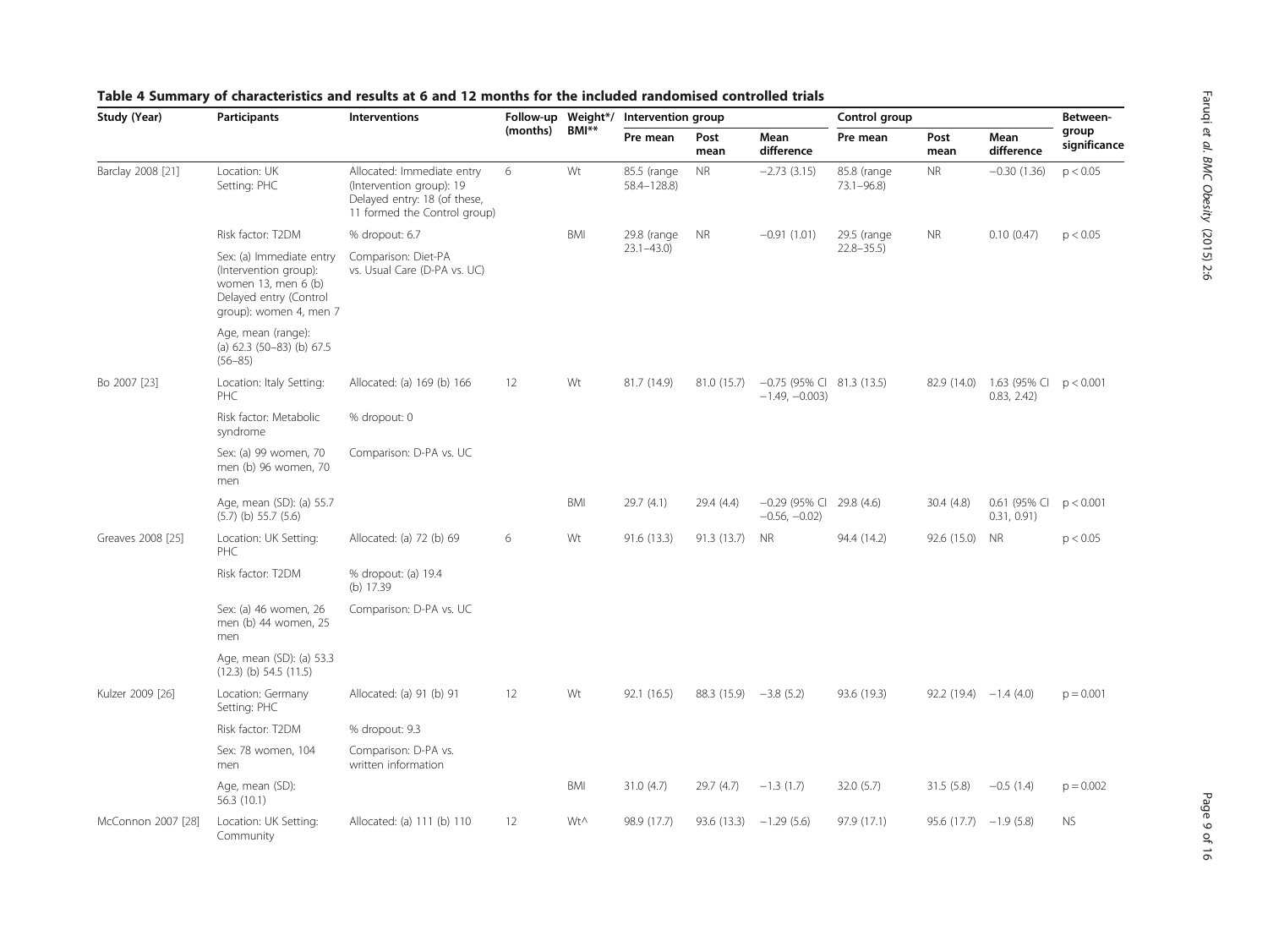| Table 4 Summary of characteristics and results at 6 and 12 months for the included randomised controlled trials (Continued) |  |
|-----------------------------------------------------------------------------------------------------------------------------|--|
|-----------------------------------------------------------------------------------------------------------------------------|--|

|                      | Risk factor: Nil                                       | % dropout: (a) 51 (b) 30                                           |    |               |               |            |                 |                |           |                    |            |
|----------------------|--------------------------------------------------------|--------------------------------------------------------------------|----|---------------|---------------|------------|-----------------|----------------|-----------|--------------------|------------|
|                      | Sex: 170 women,<br>51 men                              | Comparison: Internet vs. UC                                        |    |               |               |            |                 |                |           |                    |            |
|                      | Age, mean: (a) 48.1<br>(b) $47.4$                      |                                                                    |    | BMI^          | 36.1(5.8)     | 34.9 (4.6) | $-0.41(2.0)$    | 35.9(5.1)      | 34.9(5.0) | $-0.7(2.1)$        | <b>NS</b>  |
| Tsai 2010 [30]       | Location: USA<br>Setting: PHC                          | Allocated: (a) 24 (b) 26                                           | 6  | Wt            | 97.0 (SE 3.4) | <b>NR</b>  | $-4.4$ (SE 0.6) | 103.1 (SE 3.5) | <b>NR</b> | $-0.9$ (SE 0.6)    | p < 0.0001 |
|                      | Risk factor: Nil                                       | % dropout: (a) 8.4 (b) 3.9                                         |    |               |               |            |                 |                |           |                    |            |
|                      | Sex: 44 women,<br>6 men                                | Comparison: brief<br>behavioural counselling                       | 12 | Wt            | 97.0 (SE 3.4) | <b>NR</b>  | $-2.3$ (SE 0.9) | 103.1 (SE 3.5) | <b>NR</b> | $-1.1$ (SE 0.8) NS |            |
|                      | Age, mean (SE):<br>(a) $51.3$ (2.3) (b)<br>47.6(2.5)   | vs. no counselling                                                 |    |               |               |            |                 |                |           |                    |            |
| Whittemore 2009 [31] | Location: USA<br>Setting: PHC                          | Allocated: (a) 31 (b) 27                                           | 6  | Wt, %<br>loss | <b>NR</b>     | <b>NR</b>  | <b>NR</b>       | <b>NR</b>      | <b>NR</b> | <b>NR</b>          | <b>NS</b>  |
|                      | Risk factor: T2DM                                      | % dropout: (a) 22.6 (b) 0                                          |    | <b>BMI</b>    | <b>NR</b>     | <b>NR</b>  | <b>NR</b>       | <b>NR</b>      | <b>NR</b> | <b>NR</b>          | <b>NS</b>  |
|                      | Sex: (a) 28 women, 3<br>men, (b) 24 women, 3<br>men    | Comparison: Enhanced<br>standard care vs lifestyle<br>intervention |    |               |               |            |                 |                |           |                    |            |
|                      | Age, mean (SD): (a) 48.2<br>$(12.4)$ (b) 43.2 $(13.2)$ |                                                                    |    |               |               |            |                 |                |           |                    |            |

Wt: Weight. BMI: Body mass index. \*kg.<br>\*\*kg/m<sup>2</sup>.<br>^Obtained by personal communication. Mean (SD) unless specified otherwise.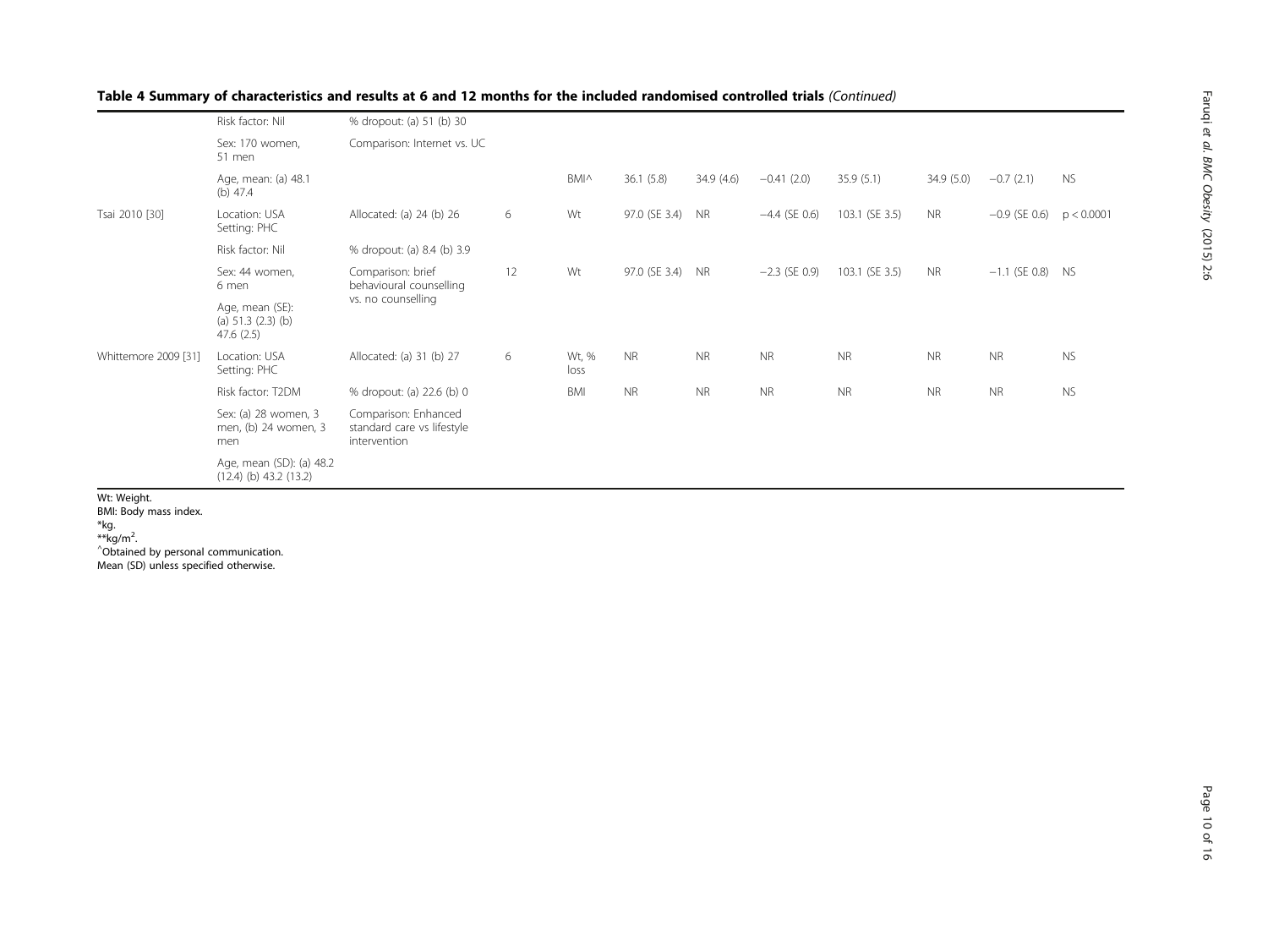| Study (Year)         | <b>Participants</b>                                        | Interventions                                                                                                                                                                        | Follow-up Weight*/<br>(months) | BMI**            | Intervention group |              |                        | Control group  |           |                        | Between-              |
|----------------------|------------------------------------------------------------|--------------------------------------------------------------------------------------------------------------------------------------------------------------------------------------|--------------------------------|------------------|--------------------|--------------|------------------------|----------------|-----------|------------------------|-----------------------|
|                      |                                                            |                                                                                                                                                                                      |                                |                  | Pre mean           | Post<br>mean | <b>Mean difference</b> | Pre mean Post  | mean      | <b>Mean difference</b> | group<br>significance |
| Bjorkelund 1991 [22] | Location: Sweden                                           | Allocated: (a) 22 (b) 27 (c) 16                                                                                                                                                      | 6                              | Wt               |                    |              |                        |                |           |                        |                       |
|                      | Setting: Community                                         |                                                                                                                                                                                      |                                | a.               | 88.1 (9.8)         | <b>NR</b>    | $-3.98(3.92)$          | 87.3 (9.6)     | <b>NR</b> | $-1.77(3.31)$          | p < 0.05              |
|                      |                                                            |                                                                                                                                                                                      |                                | b.               | 70.2(7.7)          | NR.          | $-2.83(2.46)$          | 70.9 (7.6)     | NR        | $-0.42(2.55)$          | p < 0.001             |
|                      |                                                            |                                                                                                                                                                                      |                                | C.               | 90.6(9.0)          | NR.          | $-2.87(3.65)$          | 88.8 (14.8) NR |           | $-1.41(4.79)$          | <b>NS</b>             |
|                      | Risk factor: Nil                                           | % dropout (at 6 months):                                                                                                                                                             |                                | <b>BMI</b>       |                    |              |                        |                |           |                        |                       |
|                      |                                                            | (a) $0$ (b) $4$ (c) $6$                                                                                                                                                              |                                | a.               | 33.0(3.0)          | <b>NR</b>    | $-1.50(1.60)$          | 33.2(3.5)      | <b>NR</b> | $-0.65(1.28)$          | p < 0.05              |
|                      |                                                            |                                                                                                                                                                                      |                                | b.               | 26.4(1.8)          | <b>NR</b>    | $-1.03(0.95)$          | 26.4(2.5)      | <b>NR</b> | $-0.11(0.96)$          | p < 0.001             |
|                      | Sex: all women                                             | Comparison: Participants vs.                                                                                                                                                         |                                | C.               | 33.9(3.1)          | NR.          | $-1.04(1.31)$          | 33.4 (3.2)     | <b>NR</b> | $-0.51(1.88)$          | <b>NS</b>             |
|                      | Age, range: 45-64                                          | non-participants of the intervention<br>program, each in 3 groups:<br>a. BMI $\geq$ 30 & W/H ratio $< 0.82$<br>b. BMI < 30 & W/H ratio $\geq$ 0.82<br>c. BMI ≥ 30 & W/H ratio ≥ 0.82 |                                |                  |                    |              |                        |                |           |                        |                       |
| Rohrer 2008 [29]     | Location: USA<br>Setting: PHC                              | Allocated: (a) 71 (b) 55                                                                                                                                                             | 12                             | Wt <sup>\$</sup> | <b>NR</b>          | <b>NR</b>    | $-18.8(15.7)$          | <b>NR</b>      | <b>NR</b> | 0.87(5.9)              | p < 0.001             |
|                      | Risk factor: Nil                                           | % dropout: (a) 18.4 (b) 18.2                                                                                                                                                         |                                |                  |                    |              |                        |                |           |                        |                       |
|                      | Sex: (a) 50<br>women, 21<br>men (b) 38<br>women,<br>17 men | Comparison: Intensive structured vs.<br>less intensive                                                                                                                               |                                |                  |                    |              |                        |                |           |                        |                       |
|                      | Age, mean (SD):<br>(a) $45.3(11.6)$<br>(b) $48.9(9.4)$     |                                                                                                                                                                                      |                                |                  |                    |              |                        |                |           |                        |                       |

<span id="page-10-0"></span>

| Table 5 Summary of characteristics and results at 6 and 12 months for the included non-equivalent groups design trials |  |  |  |
|------------------------------------------------------------------------------------------------------------------------|--|--|--|
|------------------------------------------------------------------------------------------------------------------------|--|--|--|

Wt: Weight. BMI: Body mass index. \*kg.<br>\*\*kg/m<sup>2</sup> .

Mean (SD).<br><sup>\$</sup>Not based on an ITT analysis.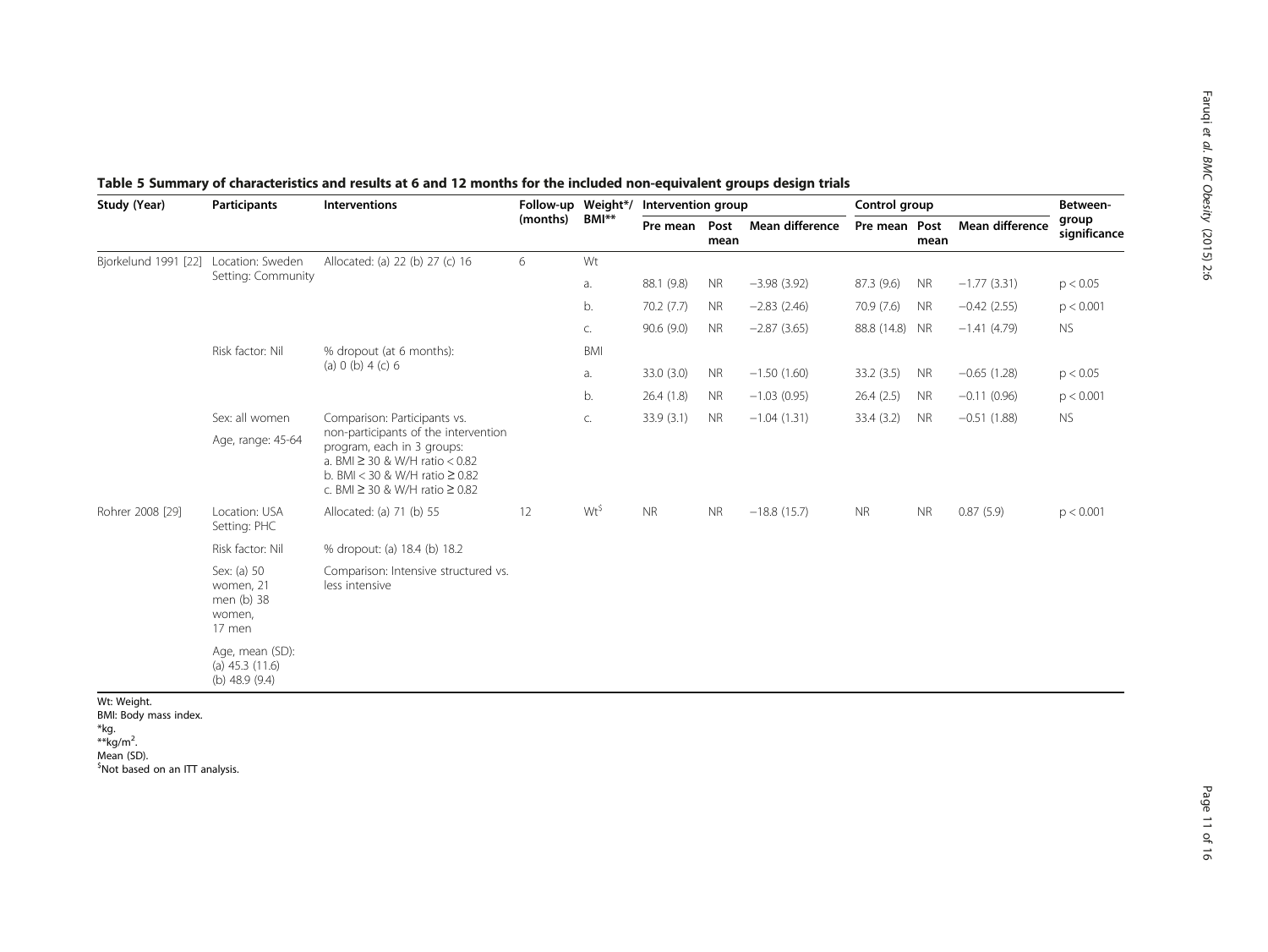| Study (Year)             | <b>Participants</b>                             | <b>Interventions</b> | Follow up<br>(months) | Weight*/<br>BMI <sup>**</sup> | Pre mean                    | Post mean                  | Mean<br>difference               | Within-group<br>significance |
|--------------------------|-------------------------------------------------|----------------------|-----------------------|-------------------------------|-----------------------------|----------------------------|----------------------------------|------------------------------|
| Absetz 2007<br>[19]      | Location: Finland Setting:<br>PHC               | % dropout: 9.4       | 12                    | Wt Male<br>Female             | 100.0 (18.1)<br>86.0 (13.2) | 98.5 (18.1)<br>85.5 (13.3) | <b>NR</b>                        | $p < 0.01$ NS                |
|                          | Risk factor: T2DM                               |                      |                       |                               |                             |                            |                                  |                              |
|                          | Sex: 265 women, 87 men                          | Comparison:          |                       |                               |                             |                            |                                  |                              |
|                          | Age, mean (SD): 58 (4.3)<br>women, 59 (3.7) men | Before and after     |                       | <b>BMI Male</b><br>Female     | 32.0(5.3)<br>32.5(4.6)      | 31.5(5.2)<br>32.3(4.7)     | <b>NR</b>                        | $p < 0.01$ NS                |
| Arrebola 2011<br>$[20]$  | Location: Spain Setting:<br>PHC                 | % dropout: 55        | 6                     | Wt                            | 86.0 (15.6)                 | 79.2 (13.4)                | <b>NR</b>                        | p < 0.001                    |
|                          | Risk factor: Nil                                |                      |                       | <b>BMI</b>                    | 32.0(2.9)                   | 29.4(2.9)                  | <b>NR</b>                        | p < 0.001                    |
|                          | Sex: 43 women, 17 men                           | Comparison:          |                       |                               |                             |                            |                                  |                              |
|                          | Age, mean (SD): 40 (9)                          | Before and after     |                       |                               |                             |                            |                                  |                              |
| Gilis-<br>Januszewska    | Location: Poland Setting:<br>PHC                | % dropout: 0         | 12                    | Wt                            | 85.6 (16.1)                 | 83.7 (15.9)                | 1.9(5.0)                         | p < 0.05                     |
| 2011 [24]                | Risk factor: T2DM                               |                      |                       |                               |                             |                            |                                  |                              |
|                          | Sex: 137 women, 38 men                          | Comparison:          |                       |                               |                             |                            |                                  |                              |
|                          | Age: NR                                         | Before and after     |                       | <b>BMI</b>                    | 31.7(5.0)                   | 31.0(4.9)                  | 0.6(1.9)                         | p < 0.05                     |
| Laatikainen<br>2007 [27] | Location: Australia<br>Setting: PHC             | % dropout: 23.8      | -12                   | Wt                            | 91.7(17.7)                  | <b>NR</b>                  | $-2.5$ (95% CI<br>$-3.19, -1.85$ | p < 0.05                     |
|                          | Risk factor: T2DM                               |                      |                       |                               |                             |                            |                                  |                              |
|                          | Sex: 172 women, 65 men                          | Comparison:          |                       |                               |                             |                            |                                  |                              |
|                          | Age, mean (SD): 56.7 (8.7)                      | Before and after     |                       | <b>BMI</b>                    | 33.5 (5.9)                  | <b>NR</b>                  | $-0.9$ (95% CI<br>$-1.17, -0.69$ | p < 0.05                     |

<span id="page-11-0"></span>Table 6 Summary of characteristics and results at 6 and 12 months for the included pre post trials

Wt: Weight.

BMI: Body mass index.

\*kg.  $**k\alpha/m^2$ 

. Mean (SD) unless specified otherwise.

health literacy located in wider community networks may need to be considered in future research with socially disadvantaged groups [[38](#page-15-0)].

## Strengths and limitations

The included studies were based in a large number of countries with different health systems, obesity issues and population characteristics including Australia, the UK, the USA and European countries. The review is limited, however, by the small number of studies that met our selection criteria and were of high quality. With this limitation, it was not only difficult to confidently identify the effectiveness of the weight loss interventions, it was also not possible to identify individual intervention components associated with success.

Our search was not limited to studies that had tested participants' health literacy for weight loss at baseline so we cannot ascertain if participants had low health literacy at the start. In addition, the included studies did not explicitly measure improvements in health literacy for weight loss. Though the vast majority of studies did lead to weight loss, we are unable to report specifically on health literacy improvements.

Most of the studies did not state the participants' ethnicity, education and socio-economic status. This limits our capacity to understand the generalisability of our findings to people with different socio-economic status and ethnic backgrounds. Obesity often coexists with other chronic conditions; however, our review excluded patients with existing chronic diseases thus limiting the scope of the review findings to people who are in otherwise good health.

The heterogeneity of the studies precluded us from performing a meta-analysis. Furthermore, the review was not limited to RCTs. On the one hand, this allowed us to examine the efficacy of interventions in less controlled situations, while on the other hand studies displaying biases were also included. Most of the studies did not report on the reasons for participant dropout and more than half of the studies did not conduct the analysis on an intention-to-treat basis.

We included studies where the minimum follow-up period was six months and used outcome data only for 6 and 12 months. However, weight loss achieved in the first 6 months after intervention is often regained in the subsequent months as demonstrated by one of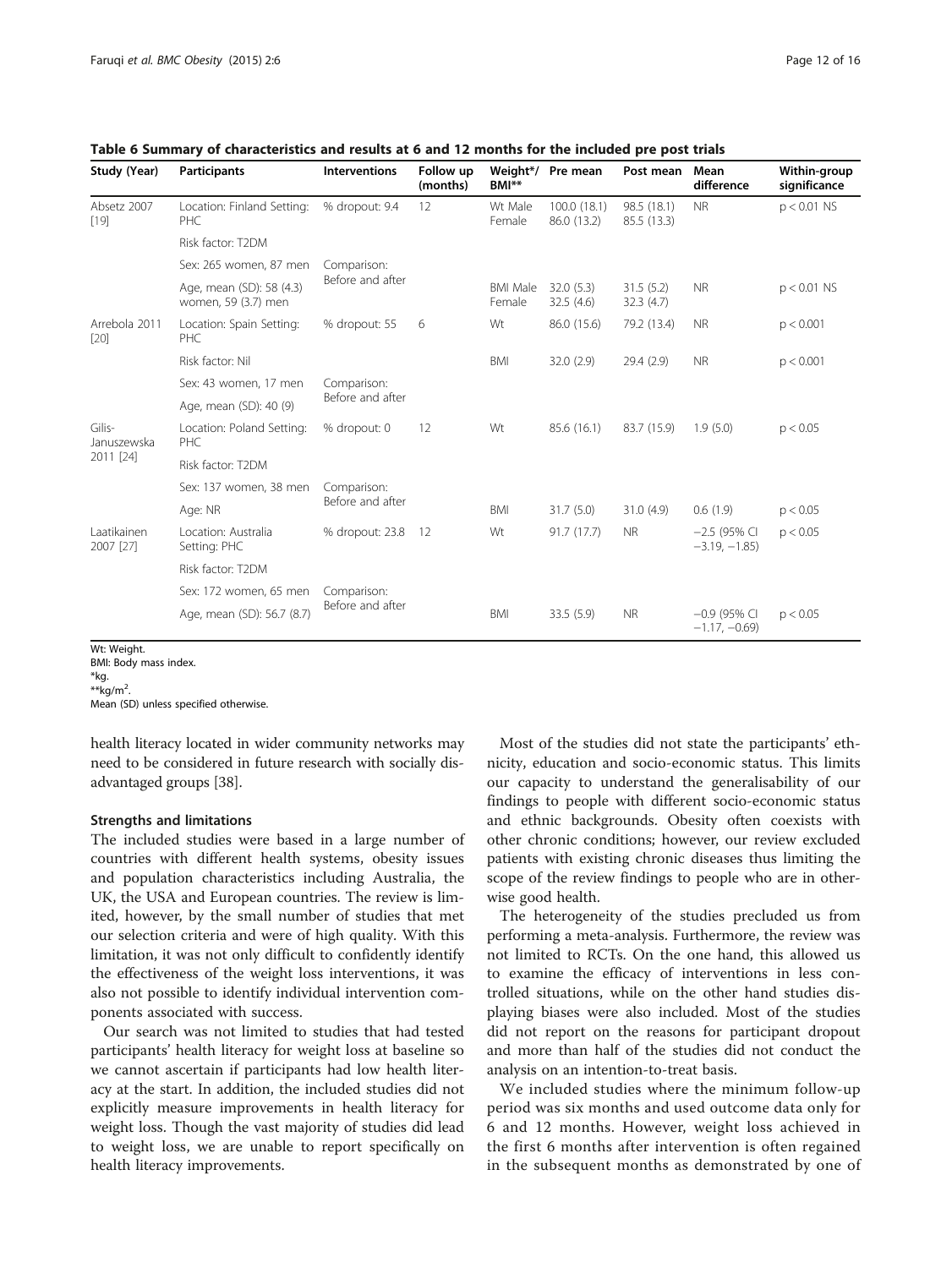<span id="page-12-0"></span>the reviewed studies [\[30\]](#page-15-0). Thus for studies where the final follow-up was at six months, we cannot exclude the possibility of weight regain over longer follow-up periods.

## Conclusions

Improving health literacy for weight loss in a PHC setting is a complex task and difficult to achieve. Health literacy in weight loss requires not only an understanding of what is required to lose weight but also an insight into the factors that prevent individuals from weight loss and promote weight regain. As our adopted framework demonstrates, these are important prerequisites for building motivation for change and the ability to achieve health goals.

Some promising results were found for complex multicomponent lifestyle interventions conducted at the PHC-level that focussed on weight loss. However, there was insufficient evidence to discriminate between the effectiveness of intervention components. Interventions of at least medium intensity delivered by a range of health professionals, which addressed both diet and PA and using behavioural strategies, were effective. More research is needed to explore the pathway between the intervention components, health literacy, behaviour, weight loss and, in the longer term, maintenance of these losses. The lack of studies measuring socioeconomic status needs to be addressed in future.

## Appendix 1

#### Electronic databases

#### 1. Medline: 221 search results

Health literacy/Literacy:

Health literacy/or patient education as topic/or "physical education and training"/Educational Status/or Health Education/Health Knowledge, Attitudes, Practice/or Attitude to Health/Patient Compliance/interactive health literacy.tw./critical health literacy.tw./(functional adj health adj literacy).tw.

Population:

Cultural deprivation/Homeless Persons/or Homeless Youth/Vulnerable Populations/Alcoholics/Drug Users/ Prisoners/Refugees/"Transients and Migrants"/asylum seek\*.mp. or "Emigrants and Immigrants"/Oceanic Ancestry Group/or Indians, South American/Inuits/(aboriginal and torres strait island\*).mp./socioeconomic factors/ or poverty/

Risk factors:

Feeding behavior/or habits/or health behavior/exp Exercise/exp Obesity/or exp verweight/or exp Body Weight/exp Life Style/exp Diet/nutrition disorders/or overnutrition/

Primary Health Care:

Patient care management/or comprehensive health care/or primary health care/or continuity of patient care/or patient-centered care/Family Practice/general

practitioners/or physicians, family/or physicians, primary care/community health services/or community health nursing/or consumer participation/or counseling/or preventive health services/

(Primary adj1 (care or health)).tw. (family adj1 (doct\$ or medic\$ or pract\$ or physic\$)).tw.

## 2. Embase: 224 search results

## Health literacy/Literacy:

Exp health literacy/or exp educational status/or exp health education/or exp patient education/health knowledge.mp./exp attitude to health/exp patient compliance/ patient attitude/interactive health literacy.tw./critical health literacy.tw./(functional adj health adj literacy).tw.

Population:

Exp cultural deprivation/exp homelessness/vulnerable population/offender/prisoner/lowest income group/poverty/exp social status/refugee/immigrant/asylum seek\$. mp./alcoholism/exp drug abuse/exp American Indian/ exp Eskimo/exp Aborigine/exp indigenous people/exp socioeconomics/

Risk factors:

Feeding behavior/health behavior/exercise/or "physical activity, capacity and performance"/obesity/or body weight disorder/or overnutrition/overweight.mp./exp body weight/lifestyle/or "lifestyle and related phenomena"/or lifestyle modification/diet/or nutrition/nutritional disorder/ or physical disease by body function/or feeding disorder/ or overnutrition/overnutrition/or nutritional disorder/or hyperalimentation/ or obesity/

Primary Health Care:

Exp primary health care/patient care/exp primary medical care/or exp general practice/exp general practitioner/exp primary medical care/community care/exp community health nursing/preventive health service/ family medicine/

Intervention for patients:

Health education/or exp health promotion/nutrition education/or exp patient education/exp motivation/motivation\$ interview\$.mp./exp health literacy/exp medical information/ exercise/or "physical activity, capacity and performance"/ brief intervention.mp./exp nutritional assessment/self care/self care education.mp./group education.mp./telemedicine/computer assisted therapy/computer assisted information.mp./teacher/patient centered care.mp./patient navigation.mp./coach\$.mp./broker\$.mp./behavior therapy/exp risk reduction/

Intervention for health care providers:

Facilitation.mp./total quality management/decision support system/health communication.mp./information seeking/exp persuasive communication/

Health education/exp health literacy/or exp patient education/professional education.mp./in service training/ personnel management/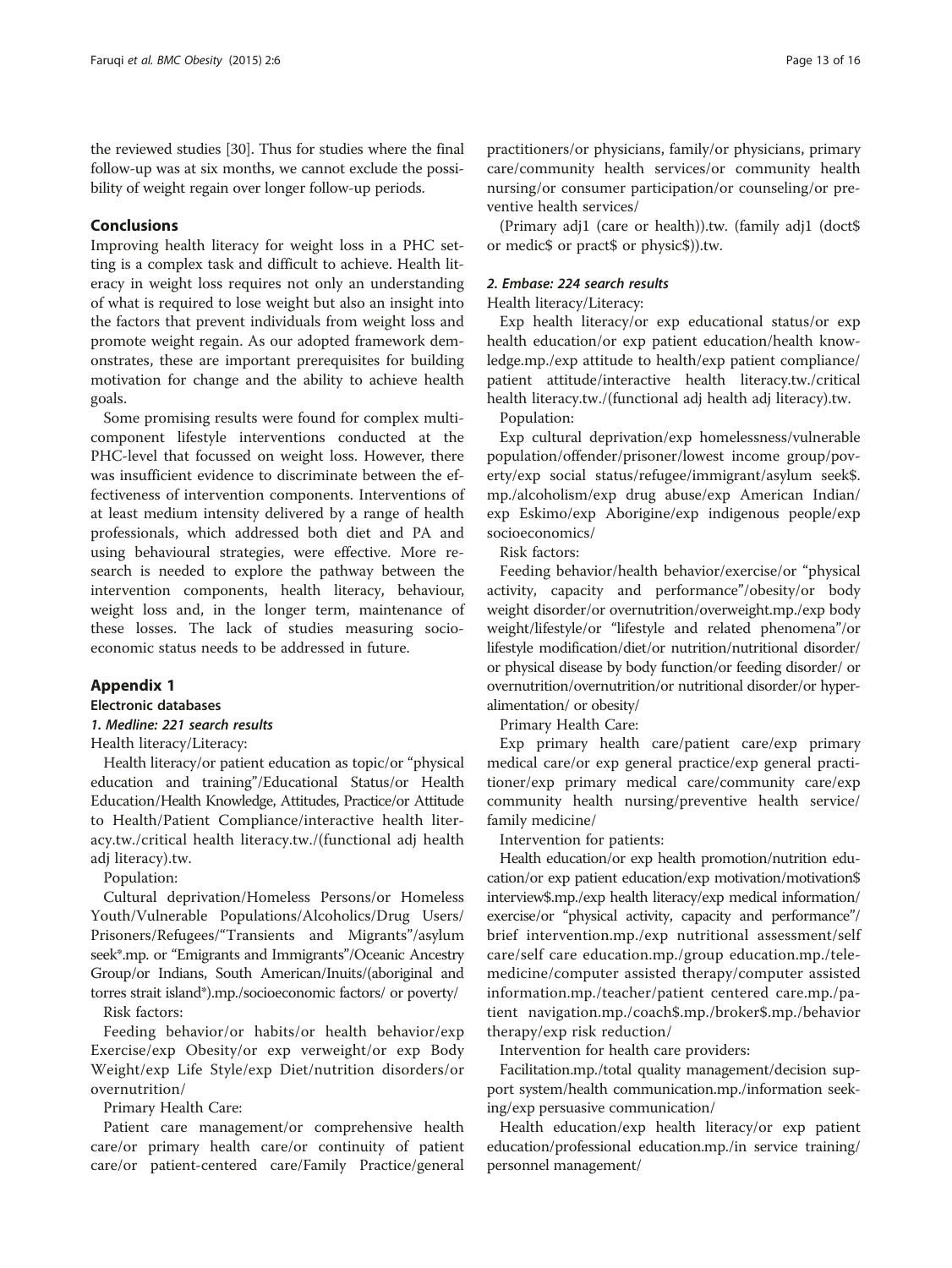## 3. Scopus: 375 search results

Health literacy/Literacy:

"Health literacy" or "patient education" or "health education" or "attitude to health" or "health knowledge" or "health attitude" or "health practice"

Risk factors:

Obesity or weight or body mass index or overnutrition or "life style" or diet or overweight

Primary Health Care:

"Primary health care" or "primary care" or "family practice" or "general practitioner\*" or "family physician" or "preventive health service\*"

## 4. CINAHL: 179 search results

(MH health education OR MH patient education OR MH health knowledge OR MH attitude to health OR MH patient compliance OR MH literacy OR MH education) AND (MH primary health care OR MH family practice OR MH community health services OR MH community health nursing OR MH patient centered care OR MH continuity of patient care) AND (MH body weight OR MH nutrition disorders OR MH life style OR MH diet OR MH exercise OR MH weight loss OR MH obesity) AND (health education OR patient education OR health knowledge OR attitude to health OR patient compliance OR literacy OR education) AND (primary health care OR family practice OR community health services OR community health nursing OR patient centered care OR continuity of patient care) AND (body weight OR MH nutrition disorders OR life style OR diet OR exercise OR weight loss OR obesity).

## 5. APAIS-Health: 318 search results

("Patient compliance") OR ("Health behaviour") OR ("Health practice") OR ("Health attitude") OR ("Health knowledge") OR ("Literacy") OR ("patient education") OR ("health education") OR ("health literacy") AND (diet) OR (lifestyle) OR ("body weight") OR (overweight) OR ("physical activity") OR (exercise) OR ("health behaviour") OR ("eating behaviour") OR (BMI) OR ("body mass index") OR (weight) OR (obesity).

## 6. PsycINFO: 185 search results

## Risk factors:

Obesity.mp./overweight.mp./overnutrition.mp./diet.mp./ exercise.mp./"physical activity".mp. lifestyle.mp./"life style". mp./"body weight".mp./bmi.mp./"body mass index".mp./ "health behaviour".mp./"health habit".mp./"eating behaviour".mp./"feeding behaviour".mp./"eating habit". mp./"eating behaviour".mp.

Primary Health Care:

"Primary health care".mp./"primary care".mp./"general practi\$".mp./"family physician\$".mp. "family practice". mp./"primary care physician\$".mp./"preventive health

service\$".mp. "community health service\$".mp./"Community health nursing".mp./"comprehensive health care".mp.

Health Literacy/Literacy:

"Health literacy".mp./"health education".mp./"patient education".mp./"patient compliance".mp./Literacy.mp./"health knowledge".mp./"health attitude".mp./"attitude to health". mp./"health practice".mp./"health behaviour".mp./critical health literacy.tw./(functional adj health adj literacy).tw.

#### 7. Web of Science: 37 search results

[Topic = ("health habits" or "attitude to health" or "health behaviour" or "health attitude" or "health knowledge" or "educational status" or literacy or "patient compliance" or "patient education" or "health education" or "health literacy") AND Topic = ("feeding habits"or "eating habits"or "eating behaviour" or "feeding behaviour" or "health behaviour" or "body weight" or "life style" or lifestyle or diet or "over nutrition" or overnutrition or overweight or obesity or "body mass index" or BMI or exercise or "physical activity")] AND [Topic = ("preventive health services" or "community health nursing" or "community health services" or "primary care physician" or "family physician" or "general practitioner" or "general practice" or "family practice" or "primary care" or "primary health care")] AND [Topic = ("cultural deprivation" or homelessness or "vulnerable population" or offender or prisoner or "lowest income group" or poverty or "social status" or refugeeor immigrant or "asylum seeker" or alcoholism or "drug abuser" or "American Indian" or "Eskimo" or Aboriginal or "indigenous people" or socioeconomic)].

## 8. Australasian Medical Index: 127 search results

[((AB:"patient compliance") OR (AB:"health behavior") OR (AB:"health behaviour") OR (AB:"health practice") OR (AB:"health attitude") OR (AB:"health knowledge") OR (AB:literacy) OR (AB:"patient education") OR (AB:"health education") OR (AB:"health literacy"))] AND [((AB:"nutritional disorders") OR (AB:"body mass index") OR (AB:"body weight") OR (AB:diet) OR (AB: overnutrition) OR (AB:overweight) OR (AB:obesity) OR (AB:"health behaviour") OR (AB:"physical activity") OR (AB:exercise) OR (AB:"eating behaviour") OR ("feeding behaviour"))].

## 9. The Cochrane Library: 61 search results

["Patient education":ti,ab,kw or "patient compliance":ti, ab,kw or "health education":ti,ab,kw or "health literacy": ti,ab,kw or "health knowledge" or "health practice" or "attitude to health"] AND ["physical activity" or exercise: ti,ab,kw or "feeding habit" or "health behaviour":ti,ab,kw or obesity or overweight:ti,ab,kw or "body weight" or "body mass index":ti,ab,kw or lifestyle or diet:ti,ab,kw].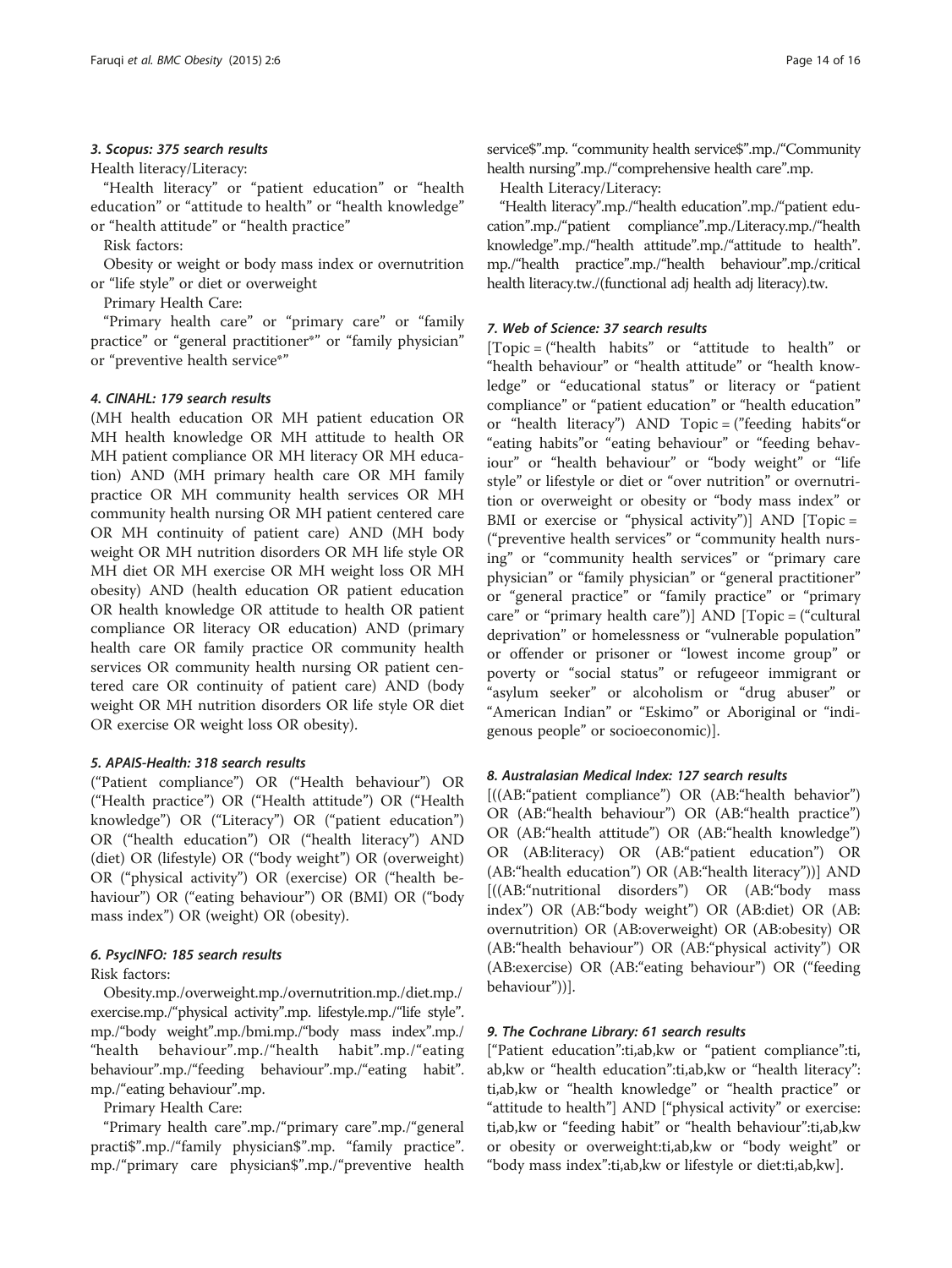## <span id="page-14-0"></span>10. PAIS International: 70 search results

[su("health literacy") OR su(("health education" OR "patient education")) OR su(("health knowledge" OR "health practice")) OR su("health attitude")] AND [su("primary health care") OR su(("primary care" OR "community health")) OR su("preventive health")].

## 11. Joanna Briggs Institute Library: 25 search results 'Health literacy'

## 12. Google Scholar: 56 search results

[obesity or overweight or exercise or "physical activity" or "body weight" or "body mass index" or lifestyle or diet] AND ["health literacy" or "health education" or "patient education"]

## Journals

13. Health Education & Behavior: 53 search results 'Health education' OR 'Health literacy'

## 14. American Journal of Preventive Medicine: 96 search results

'Health education' OR 'Health literacy'

## 15. Preventive Medicine: 13 search results

'Health literacy' Excluded topics on cancer screening

## 16. International Journal of Obesity: 3 search results 'Health education'

## 17. Patient Education and Counseling: 389 search results

[("Patient compliance") OR ("Health behaviour") OR ("Health practice") OR ("Health attitude") OR ("Health knowledge") OR ("Literacy") OR ("patient education") OR ("health education") OR ("health literacy")] AND [(diet) OR (lifestyle) OR ("body weight") OR (overweight) OR ("physical activity") OR (exercise) OR ("health behaviour") OR ("eating behaviour") OR (BMI) OR ("body mass index") OR (weight) OR (obesity)].

Excluded topics on cancer screening.

#### Competing interests

The authors declare that they have no competing interests.

#### Authors' contributions

CJ conducted the literature searches, participated in data extraction, and assisted in writing and revising the manuscript. CS participated in the development and implementation of the methodology and analysis and interpretation of results and was responsible for preparing sections of the manuscript. JL contributed to the design of the study and drafting the manuscript. JT contributed to the conception of the design, assessed papers and revised the manuscript. MFH participated in its planning and design, review of samples of excluded studies at each step, analysis of extraction and helped to draft the manuscript. NF participated in its planning and design, review and quality assessment of studies, data extraction, preparing sections of the manuscript, incorporating editing suggestions from co-authors into the manuscript and giving the paper its final shape. NS – conceptual

development, drafting and editing manuscript. SD participated in its planning and design, review and quality assessment of studies and helped to draft the manuscript. All authors read and approved the final manuscript.

#### Acknowledgements

We would like to acknowledge Associate Professor Deborah Askew for her contribution to the design of the review and Professor Siaw-Teng Liaw for editing the manuscript.

This work was supported by a grant from the Australian Primary Health Care Research Institute (APHCRI) which is supported by a grant from the Australian Government Department of Health and Ageing. APHCRI was not involved in the study design or implementation or in the preparation of this manuscript.

#### Author details

<sup>1</sup> Centre for Obesity Management and Prevention Research Excellence in Primary Health Care, UNSW Australia, Sydney, Australia. <sup>2</sup>Centre for Primary Health Care and Equity, UNSW Australia, Sydney, Australia. <sup>3</sup>Clinical and Rehabilitation Sciences, Faculty of Health Sciences, University of Sydney, Sydney, Australia. <sup>4</sup>Discipline of General Practice, University of Adelaide, Adelaide, Australia.

#### Received: 6 October 2014 Accepted: 19 January 2015 Published online: 17 February 2015

#### References

- World Health Organization. Global status report on noncommunicable diseases 2010. Geneva: World Health Organization; 2011.
- 2. World Health Organization. Global health risks. Mortality and burden of disease attributable to selected major risks. Geneva: World Health Organization; 2009.
- 3. World Health Organization. World health statistics 2014. Geneva: World Health Organization; 2014.
- 4. Institute of Medicine of the National Academies. Health Literacy: A prescription to end confusion. Washington DC: Institute of Medicine of the National Academies; 2004.
- 5. Williams MV, Baker DW, Honig EG, Lee TM, Nowlan A. Inadequate literacy is a barrier to asthma knowledge and self-care. Chest. 1998;114(4):1008–15.
- 6. Gazmararian JA, Williams MV. Health literacy and knowledge of chronic disease. Patient Educ Couns. 2003;51(3):267–75.
- 7. Baker DW, Parker RM, Williams MV. The health care experience of patients with low literacy. Arch Fam Med. 1996;5(6):329–34.
- 8. Birru M, Monaco V, Charles L, Drew H, Njie V, Bierria T, et al. Internet usage by low literacy adults seeking health information: an observational analysis. J Med Internet Res. 2004;6(3):e25.
- 9. Berkman ND, Sheridan SL, Donahue KE, Halpern DJ, Crotty K. Low health literacy and health outcomes: an updated systematic review. Ann Intern Med. 2011;155(2):97–107.
- 10. Adams AS, Appleton SL, Hill CL, Dodd M, Finlay C, Wilson DH. Risks associated with low functional health literacy in an Australian Population. Med J Aust. 2009;191:530–4.
- 11. Joshi C, Jayasinghe UW, Parker S, Del Mar C, Russell G, Lloyd J, et al. Does health literacy affect patients' receipt of preventative primary care? A multilevel analysis. BMC Fam Pract. 2014;15(1):171.
- 12. Sharif I, Blank AE. Relationship between child health literacy and body mass index in overweight children. Patient Educ Couns. 2010;79(1):43–8.
- 13. Scottish Intercollegiate Guidelines Network. Management of obesity. A national clinical guideline. Edinburgh: Scottish Intercollegiate Guidelines Network; 2010.
- 14. National Health and Medical Research Council. Clinical practice guidelines for the management of overweight and obesity in adults, adolescents and children in Australia. Melbourne: National Health and Medical Research Council; 2013.
- 15. von Wagner C, Steptoe A, Wolf M, Wardle J. Health literacy and health actions: a review and a framework from health psychology. Health Educ Behav. 2009;36(5):860–77.
- 16. Paasche-Orlow MK, Wolf MS. The causal pathways linking health literacy to health outcomes. Am J Health Behav. 2007;31 Suppl 1:19–26.
- 17. Australian Primary Health Care Research Institute. What is primary health care? [Website]. Canberra: Australian Primary Health Care Research Institute;